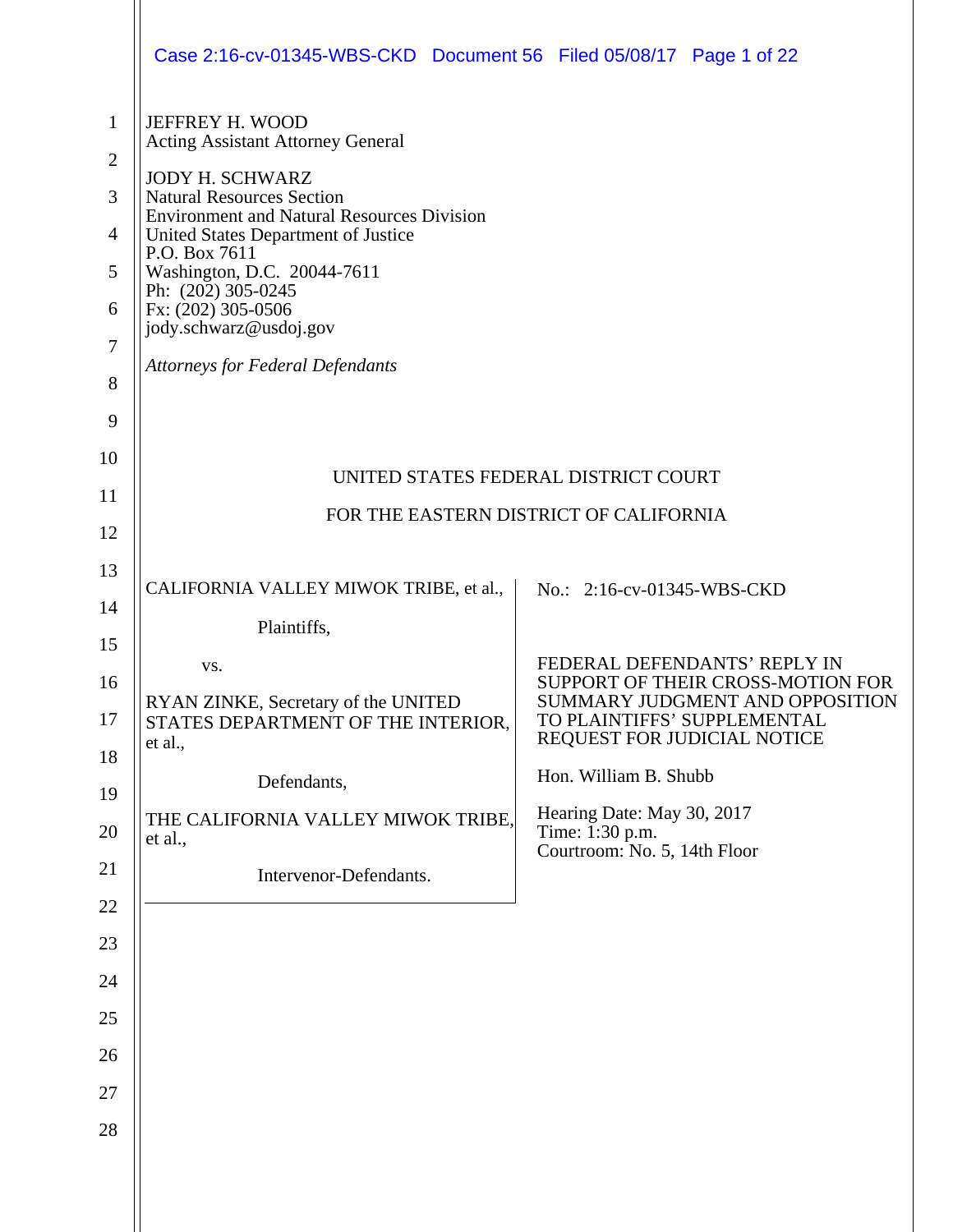| <b>TABLE OF CONTENTS</b> |                                                                                                                       |  |  |  |
|--------------------------|-----------------------------------------------------------------------------------------------------------------------|--|--|--|
| I.                       |                                                                                                                       |  |  |  |
| II.                      | RESPONSE TO PLAINTIFFS' STATEMENT OF FACTS AND                                                                        |  |  |  |
|                          | A.                                                                                                                    |  |  |  |
|                          | <b>B.</b>                                                                                                             |  |  |  |
|                          | $\mathcal{C}$ .                                                                                                       |  |  |  |
| III.                     |                                                                                                                       |  |  |  |
|                          | Plaintiffs' Challenge to the December 2015 Decision is Barred by Issue<br>A.                                          |  |  |  |
|                          | <b>B.</b><br>The Record Supports the Assistant Secretary's Determination that the                                     |  |  |  |
|                          | $\mathcal{C}$ .                                                                                                       |  |  |  |
|                          | 1.                                                                                                                    |  |  |  |
|                          | 2.                                                                                                                    |  |  |  |
|                          | 3.                                                                                                                    |  |  |  |
|                          | Third Party Scheme to Take Control of the Tribe and Mr.<br>4.                                                         |  |  |  |
|                          | 5.                                                                                                                    |  |  |  |
| IV.                      | OPPOSITION TO PLAINTIFFS' SUPPLEMENTAL REQUEST FOR<br><b>JUDICIAL NOTICE AND TO INTRODUCE ADDITIONAL DOCUMENTS 14</b> |  |  |  |
| V.                       |                                                                                                                       |  |  |  |
|                          |                                                                                                                       |  |  |  |
|                          |                                                                                                                       |  |  |  |
|                          |                                                                                                                       |  |  |  |
|                          |                                                                                                                       |  |  |  |
|                          |                                                                                                                       |  |  |  |
|                          |                                                                                                                       |  |  |  |
|                          |                                                                                                                       |  |  |  |
|                          |                                                                                                                       |  |  |  |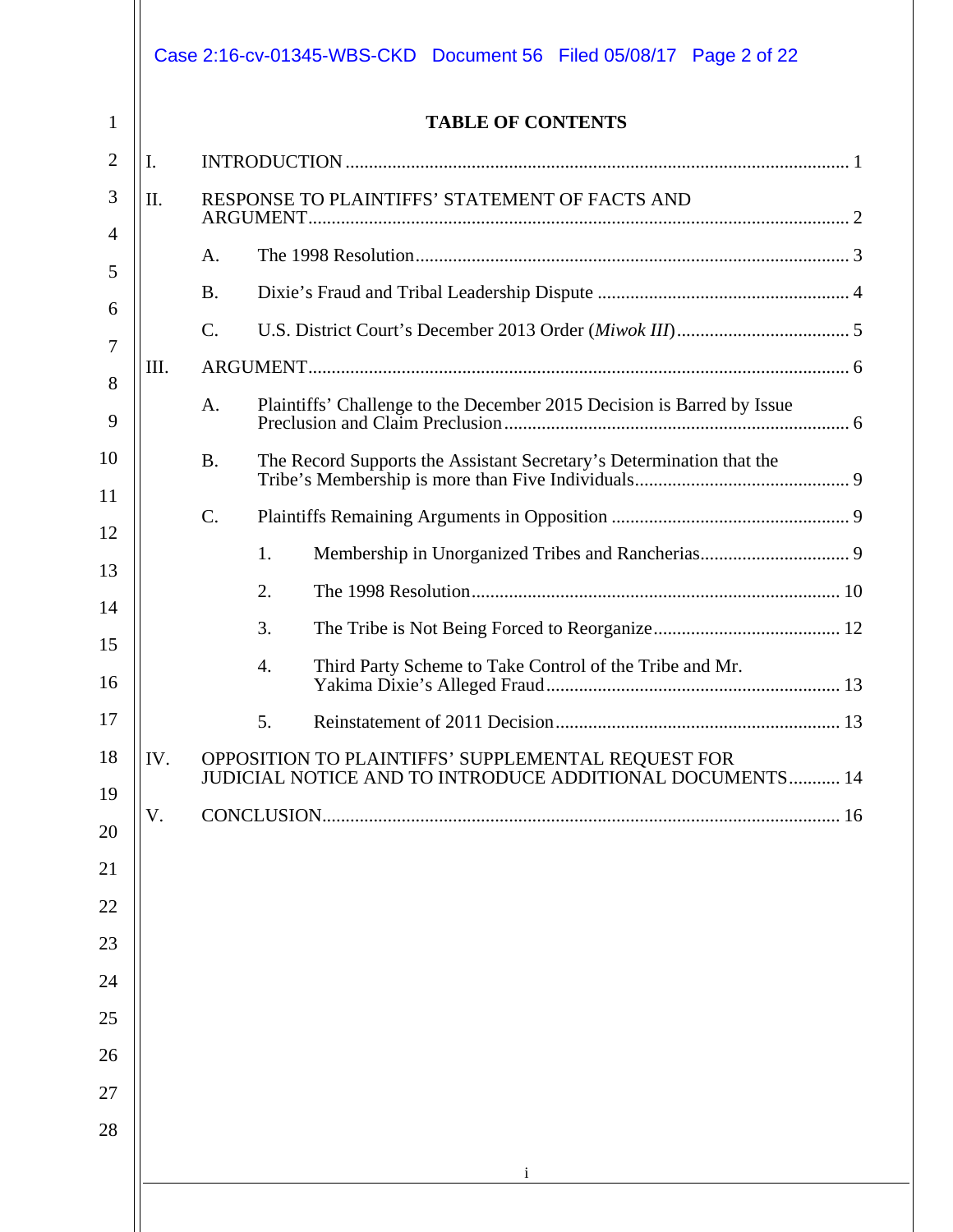# Case 2:16-cv-01345-WBS-CKD Document 56 Filed 05/08/17 Page 3 of 22

1

# **TABLE OF AUTHORITIES**

| <b>Cases</b>                                                                                                                              |
|-------------------------------------------------------------------------------------------------------------------------------------------|
| Alan-Wilson v. Acting Sacramento Area Director, 1998 I.D. LEXIS 85; 33 IBIA 55 (IBIA 1998)10                                              |
|                                                                                                                                           |
|                                                                                                                                           |
|                                                                                                                                           |
|                                                                                                                                           |
| California Valley Miwok Tribe v. United States, 424 F. Supp. 2d 197 (D.D.C. 2006) passim                                                  |
|                                                                                                                                           |
| California Valley Miwok Tribe v. United States, No. 02-0912 (E.D. Cal. Apr. 29, 2002)8                                                    |
|                                                                                                                                           |
| Ctr. for Biological Diversity v. Fish & Wildlife Serv., 450 F.3d 930 (9th Cir. 2006) 16                                                   |
|                                                                                                                                           |
| Fence Creek Cattle Co. v. U.S. Forest Serv., 602 F.3d 1125 (9th Cir. 2010) 15                                                             |
|                                                                                                                                           |
|                                                                                                                                           |
|                                                                                                                                           |
|                                                                                                                                           |
|                                                                                                                                           |
| San Luis & Delta-Mendota Water Auth. v. Jewell, 747 F.3d 581 (9th Cir. 2014) 16                                                           |
|                                                                                                                                           |
|                                                                                                                                           |
| Vt. Yankee Nuclear Power Corp. v. Natural Res. Def. Council, Inc., 435 U.S. 519 (1978) 2, 15                                              |
| <b>Statutes</b>                                                                                                                           |
|                                                                                                                                           |
|                                                                                                                                           |
|                                                                                                                                           |
| $\overline{11}$<br><u> 1989 - Johann Barn, mars ann an t-Amhain Aonaich an t-Aonaich an t-Aonaich an t-Aonaich an t-Aonaich ann an t-</u> |
|                                                                                                                                           |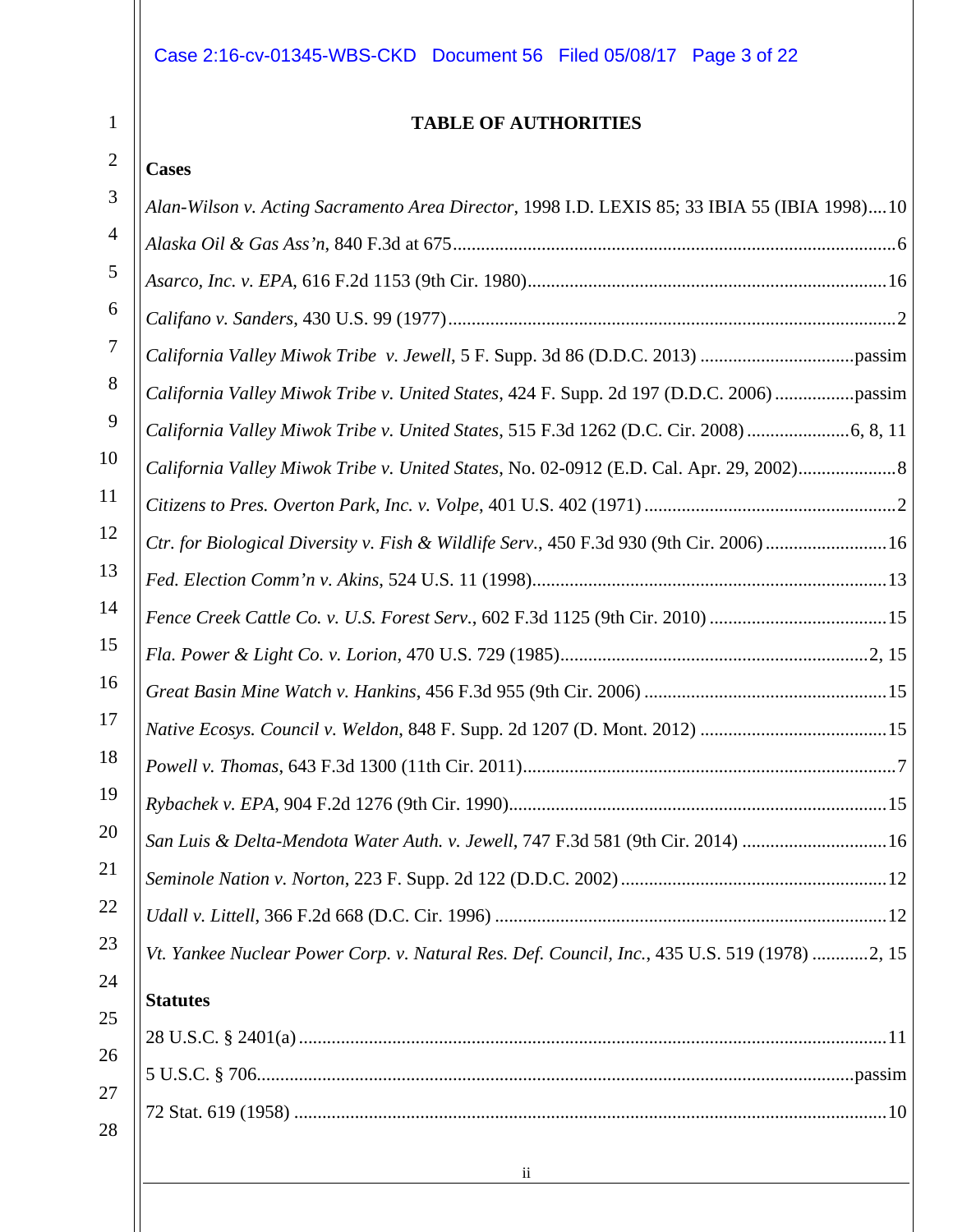|                  | Case 2:16-cv-01345-WBS-CKD Document 56 Filed 05/08/17 Page 4 of 22 |
|------------------|--------------------------------------------------------------------|
| $\mathbf{1}$     | <b>Rules</b>                                                       |
| $\sqrt{2}$       |                                                                    |
| $\mathfrak{Z}$   |                                                                    |
| $\overline{4}$   |                                                                    |
| $\sqrt{5}$       |                                                                    |
| $\sqrt{6}$       |                                                                    |
| $\boldsymbol{7}$ |                                                                    |
| $8\,$            |                                                                    |
| $\overline{9}$   |                                                                    |
| $10\,$           |                                                                    |
| $11\,$           |                                                                    |
| $12\,$           |                                                                    |
| 13               |                                                                    |
| 14               |                                                                    |
| 15               |                                                                    |
| 16               |                                                                    |
| $17\,$           |                                                                    |
| $18\,$           |                                                                    |
| 19               |                                                                    |
| $20\,$           |                                                                    |
| 21               |                                                                    |
| 22               |                                                                    |
| 23               |                                                                    |
| 24               |                                                                    |
| 25               |                                                                    |
| $26\text{ }$     |                                                                    |
| 27               |                                                                    |
| 28               |                                                                    |
|                  | $\,$ iii                                                           |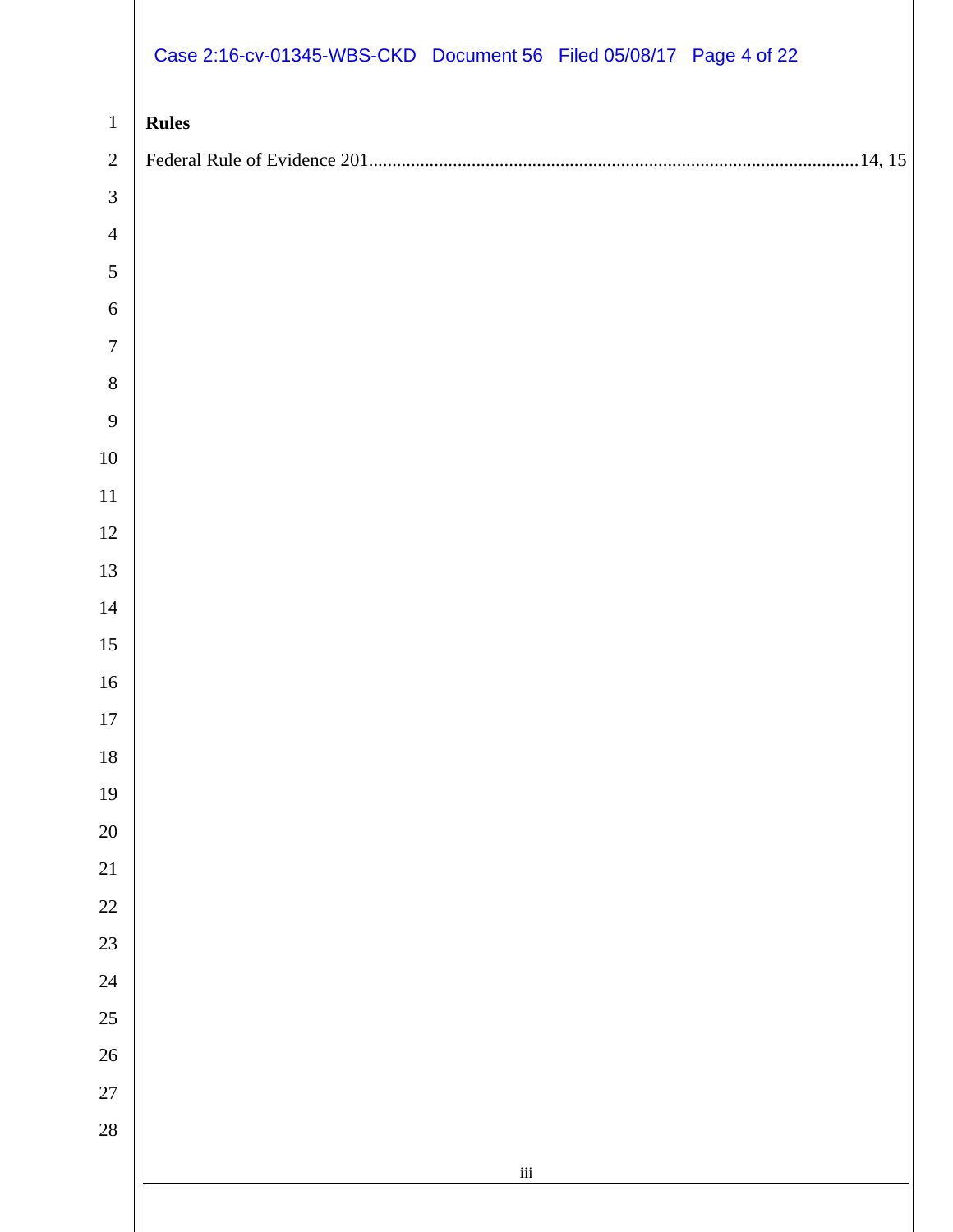## <span id="page-4-0"></span>**I. INTRODUCTION**

The issue before the Court is whether the Assistant Secretary's December 2015 Decision finding that (1) the California Valley Miwok Tribe's ("CVMT" or "Tribe") membership consists of more than five people and (2) a 1998 General Council is not the Tribe's valid representative is arbitrary and capricious under the Administrative Procedure Act. In their opposition, Plaintiffs fail to demonstrate that the decision is arbitrary and capricious or otherwise not in accordance with law. Plaintiffs focus their argument on allegations of time-barred claims and fraud committed by third parties and Mr. Yakima Dixie, but none of these matters have any relevance to the decision they challenge today. Rather, the Assistant Secretary, after careful review of the record before him, offered a reasoned explanation for the findings that CVMT's membership consists of more than five people and that a 1998 General Council is not the Tribe's valid representative. Plaintiffs make no clear attempt to explain why the Assistant Secretary's determinations violate the APA. Instead, Plaintiffs' opposition misrepresents the record, misstates principles of law, and raises inappropriate and irrelevant issues. As the administrative record proves, the Assistant Secretary's December 2015 Decision was made after consideration of all the relevant factors. It is, therefore, entitled to substantial deference. The Court should uphold the decision and grant Federal Defendants' Cross-Motion for Summary Judgment.

In addition, Plaintiffs submitted a Supplemental Request for Judicial Notice of an extrarecord document in conjunction with their opposition. ECF No. 48-1. In light of the Court's order requiring the parties to file any motions to supplement the record by February 6, 2017, Plaintiffs' belated attempt should be denied.

Federal Defendants' Reply in Support of their Cross-Motion for Summary Judgment and Opposition to Supplemental Request for Judicial Notice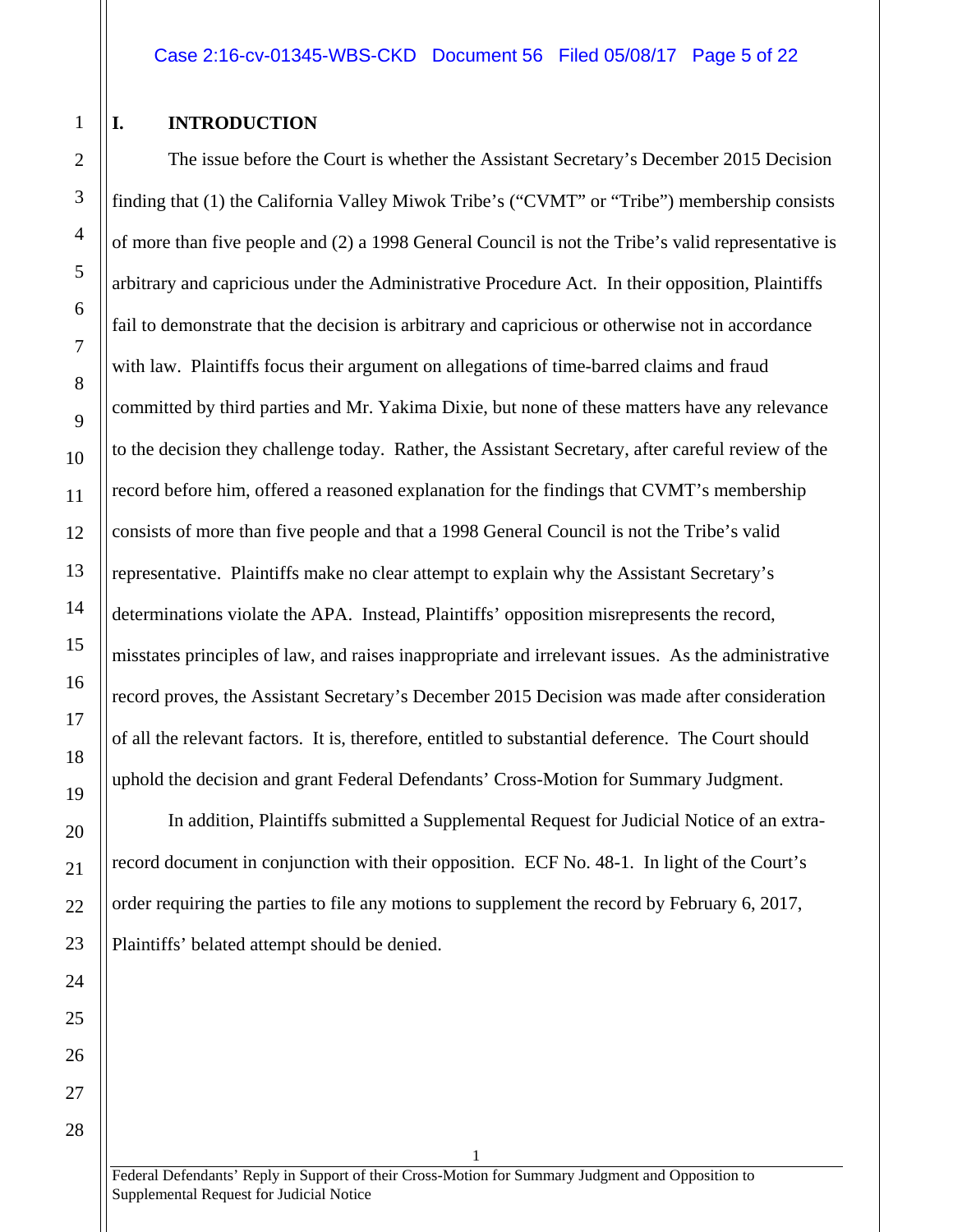# 1 2

3

4

5

6

7

8

9

10

11

12

13

14

15

16

17

18

19

20

21

22

23

24

25

26

27

# <span id="page-5-0"></span>**II. RESPONSE TO PLAINTIFFS' STATEMENT OF FACTS AND ARGUMENT**

In their Statement of Facts and Argument, Plaintiffs again cite to and rely upon many documents that are not part of the certified administrative record and that were not directly or indirectly considered by the Assistant Secretary. *See* ECF No. 48 at 11-12, 17, 21, 25, 37-40, 42- 43, 46, 48, 57-60, 63-67, 74 (Pls.' Opp. to Fed. Defs.' Mot. for Summ. J. ("Pls.' Opp.")) citing to documents attached to Pls.' Request for Judicial Notice (ECF No. 45) and Pls.' Supplemental Request for Judicial Notice (ECF No. 48-1). Plaintiffs, however, cannot rely on these documents to serve as the basis for any facts in this case. The Court reviews Plaintiffs' challenge to the December 2015 Decision under the Administrative Procedure Act ("APA"), 5 U.S.C. § 701 et. seq. Under the APA, a "reviewing court shall hold unlawful and set aside agency action . . . found to be . . . arbitrary, capricious, an abuse of discretion, or otherwise not in accordance with law." 5 U.S.C. § 706(2)(A). Unlike other types of civil actions, the Court is not to act as a finder of fact when reviewing final agency action; rather, the full administrative record that is compiled by the agency delineates the scope of judicial review. *Vt. Yankee Nuclear Power Corp. v. Natural Res. Def. Council, Inc.*, 435 U.S. 519, 549 (1978); *see also Fla. Power & Light Co. v. Lorion*, 470 U.S. 729, 743-44 (1985) ("The task of the reviewing court is to apply the appropriate standard of APA review . . . to the agency decision based on the record the agency presents to the reviewing court."). The [APA] directs the Court to "review the whole record or those parts of it cited by a party." 5 U.S.C. § 706. Review of the whole record is based on the full administrative record that was before the agency decisionmakers at the time they made their decision. *Citizens to Pres. Overton Park, Inc. v. Volpe*, 401 U.S. 402, 420 (1971), *abrogated on other grounds by Califano v. Sanders*, 430 U.S. 99, 105 (1977).

On January 7, 2017, Federal Defendants lodged the certified administrative record for the December 2015 Decision. ECF No. 43. Although the Court provided Plaintiffs the opportunity

28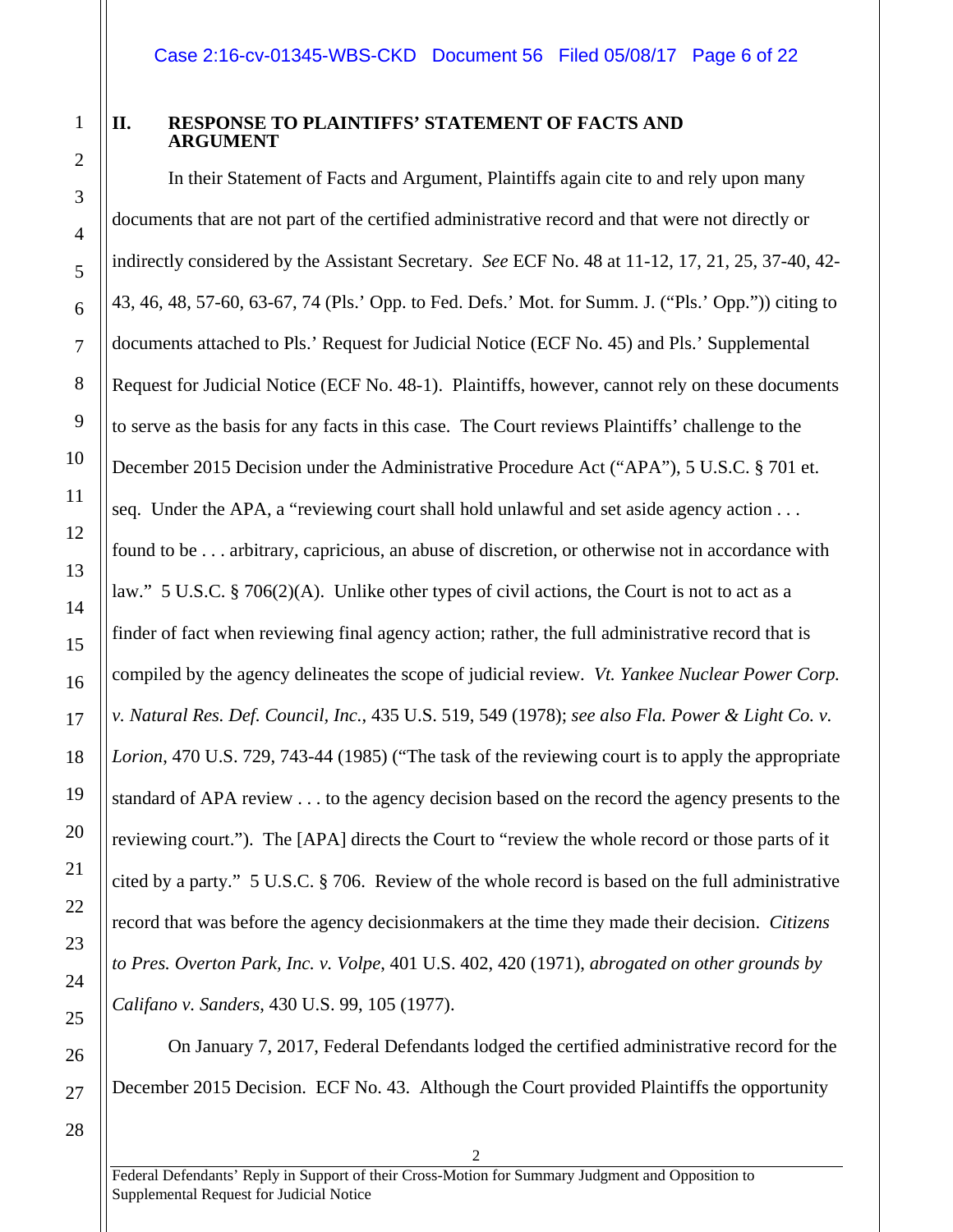# Case 2:16-cv-01345-WBS-CKD Document 56 Filed 05/08/17 Page 7 of 22

to file a motion to supplement the administrative record, Plaintiffs did not do so. *See* ECF No. 41. Plaintiffs cannot now seek to supplement the record by citing to extra-record documents attached to a separate Request for Judicial Notice and Supplemental Request for Judicial Notice. The agency's decision is based on the administrative record lodged with the Court and the Court's review is limited to that record. Therefore, this Court should disregard Plaintiffs' statements based on extra-record documents. Additionally, Plaintiffs assert several statements as fact supported by the administrative record with which Federal Defendants disagree and discuss below.

## **A. The 1998 Resolution**

<span id="page-6-0"></span>On September 24, 1998, the Superintendent stated that "for purposes of determining the initial members of the Tribe," the BIA must include Mr. Dixie and his brother Melvin, as the remaining heirs of Mabel Hodge. 2011AR000173. In addition, to Mr. Dixie and Melvin, the BIA recognized that Mr. Dixie had adopted Ms. Burley, her two daughters, and her granddaughter into the Tribe, and therefore, those adoptees who were of majority age also had "the right to participate in the initial organization of the Tribe." *Id.* The Superintendent did not find that these individuals made up the Tribe's initial members. Rather, he stated: At the conclusion of [the meeting with the BIA staff], you were going to consider what enrollment criteria should be applied to future perspective members. Our understanding is that *such criteria will be used to identify other persons eligible to participate in the initial organization of the Tribe*. Eventually, such criteria would be included in the Tribe's constitution. *Id.* (emphasis added). The Superintendent then recommended that the Tribe, for the time being, operate as a General Council and provided a draft resolution for the Tribe to use. *Id.* In November of 1998, Silvia Burley and Yakima Dixie signed Resolution #GC-98-01 ("1998

Resolution"), which established the adults of the Tribe as the General Council ("1998 General

Council"). 2011AR001401. The 1998 Resolution states that membership of the Tribe consists

1

2

3

4

5

6

7

8

9

10

11

12

13

14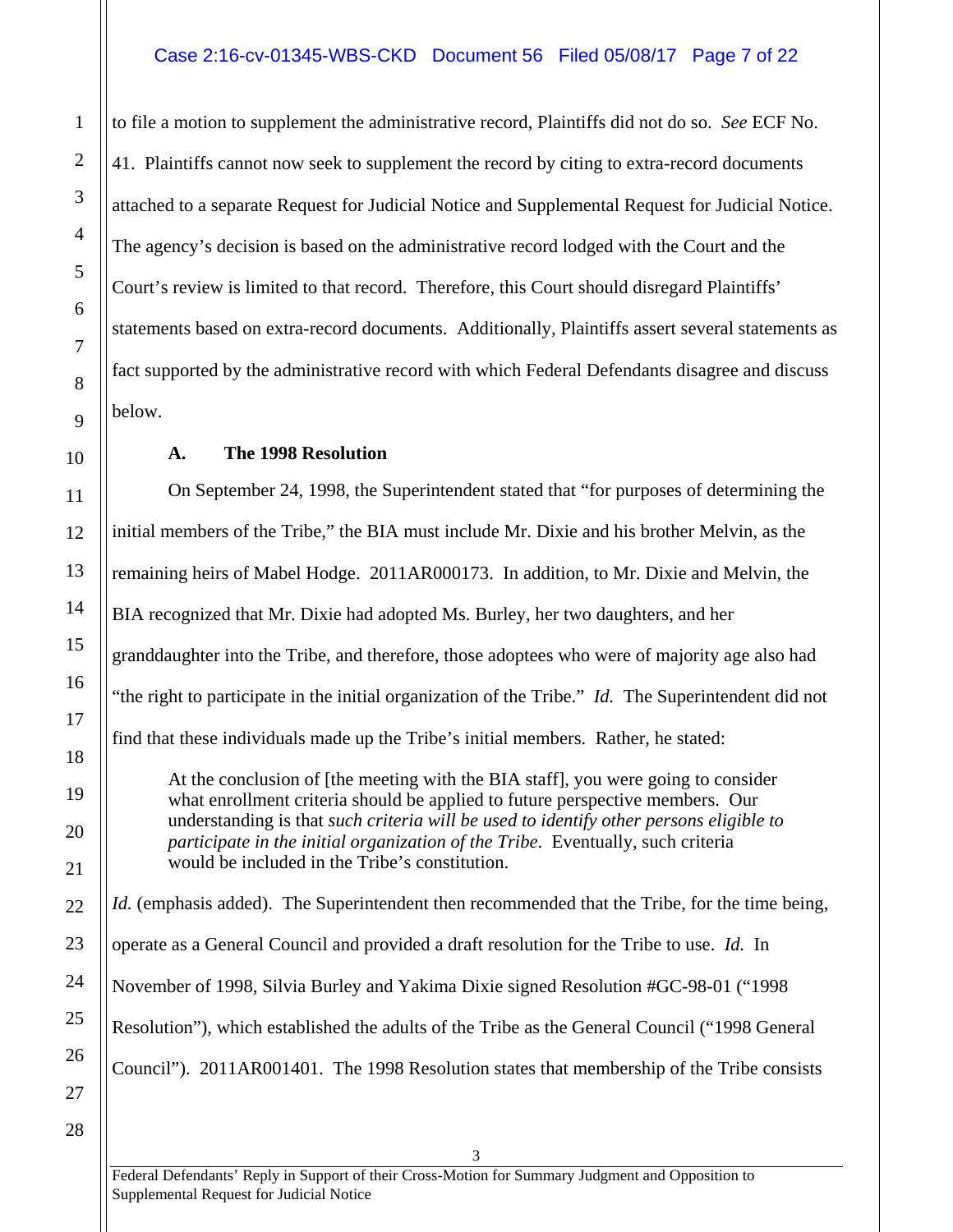of at least Yakima Dixie, Silvia Burley, Silvia Burley's daughters and grandchild, and that membership may change in the future consistent with the Tribe's ratified constitution and any duly enacted tribal membership statutes. *Id.* Thus, the plain language of the 1998 Resolution belies Plaintiffs' assertions that it was intended to, and did, effect the Tribe's organization.

#### **B. Dixie's Fraud and Tribal Leadership Dispute**

<span id="page-7-0"></span>Plaintiffs include as part of their Statement of Facts a recitation about the Tribe's leadership dispute and alleged fraud committed by Mr. Yakima Dixie in allowing a third party to attempt to take over the Tribe. Pls.' Opp. 11-12, 57-74. Plaintiffs devote a good portion of their brief to discuss allegations that rely on documents not included within the administrative record. The Court should disregard these arguments. Further, Plaintiffs' assertions have no bearing on the Assistant Secretary's decision. The Assistant Secretary's decision does not turn on the reliability and relevance of Mr. Yakima Dixie's alleged admission of fraud as Plaintiffs suggest. *See* Pls.' Opp. at 66. Instead, the Assistant Secretary's decision examined the two issues of whether the Tribe's membership was limited to five individuals and whether the 1998 General Council was the Tribe's valid representative. The Assistant Secretary looked at the historical record of the tribe, previous Departmental dealings and understandings, previous Assistant Secretary decisions, and the parties' representations as to the Tribe's membership composition. It was this careful consideration of all the relevant factors that support the December 2015 Decision, not the threatened fisticuffs in a 2012 deposition that Plaintiffs discuss in detail in their opposition. As all parties have stated, disputes developed over who was the Tribe's valid representative. 2017AR001399, 1401-02. The groups have brought multiple lawsuits against the BIA, the State of California Gaming Commission, and each other in various courts, including this one. But the Assistant Secretary considered the total record before him, which clearly supports his decision.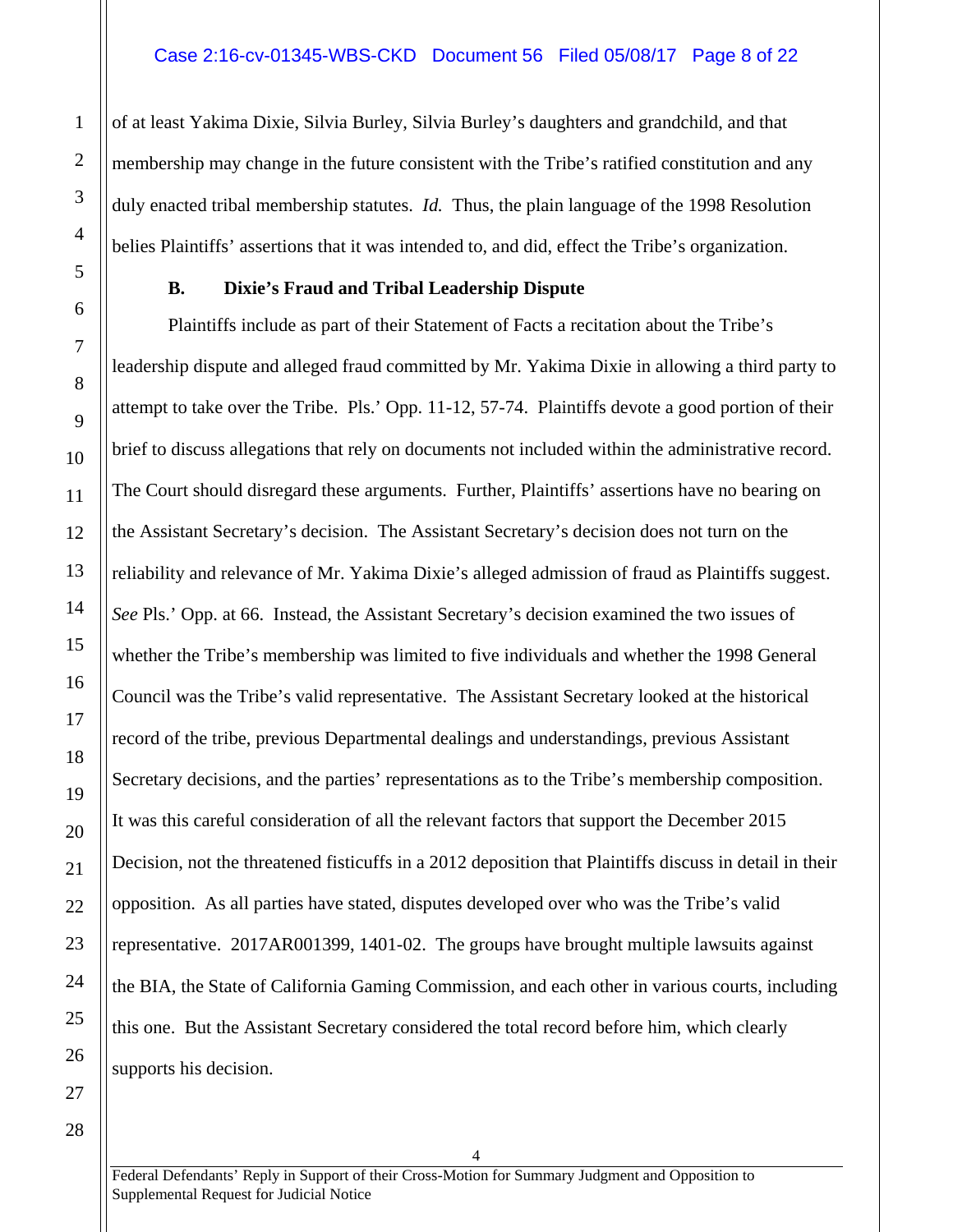#### <span id="page-8-0"></span>**C. U.S. District Court's December 2013 Order (***Miwok III***)**

Plaintiffs allege that the district court's decision in *Miwok III* is fundamentally flawed for two reasons: (1) they assert that because the court did not have the benefit of reviewing the deposition transcript of Mr. Yakima Dixie taken in a California State case, it could not consider his alleged statements that he did resign as Tribal Chairman; and (2) they assert that the decision is largely based on a time-barred claim that the 1998 Resolution was invalid at the outset. Pls.' Opp. at 16. First, Plaintiffs allege that during a 2012 deposition, Mr. Yakima Dixie admitted to resigning as Tribal Chairman and that not having this information before it mislead the district court into basing its decision on the erroneous presumption that Mr. Yakima Dixie never resigned. *Id.* The court in *Miwok III*, however, did not premise its decision on Mr. Yakima Dixie's alleged resignation. Rather, it noted that the 2011 Decision "fails to address *whatsoever* the numerous factual allegations in the administrative record that raise significant doubts about the legitimacy of the General Council." *Miwok III*, 5 F. Supp. 3d at 100 (emphasis in original). On remand, the administrative record contained the deposition transcript. AR2017000137-62. The transcript's inclusion, however, does not change the fact that the Tribe consists of more than five individuals and that the 1998 General Council is not the Tribe's valid representative.

Nor was *Miwok III* largely based on a time-barred claim that the 1998 Resolution was invalid at the outset.<sup>1</sup> Rather, the district court found that it was unreasonable for the Assistant Secretary to assume that the 1998 General Council represented the duly constituted government of the Tribe. *Miwok III*, 5 F. Supp. 3d at 99. The district court discussed the fact that the 2011

28

 $\overline{a}$ 

<span id="page-8-1"></span><sup>&</sup>lt;sup>1</sup> Throughout their response in opposition, Plaintiffs consistently mischaracterize the December 2015 Decision as finding that the 1998 Resolution was "invalid at the outset." The Assistant Secretary made no such finding. The Assistant Secretary made no ruling on the initial validity of the 1998 Resolution, rather he found that he could not now accept the validity of actions taken pursuant to the authority of that document in light of the rulings by the courts and the administrative record.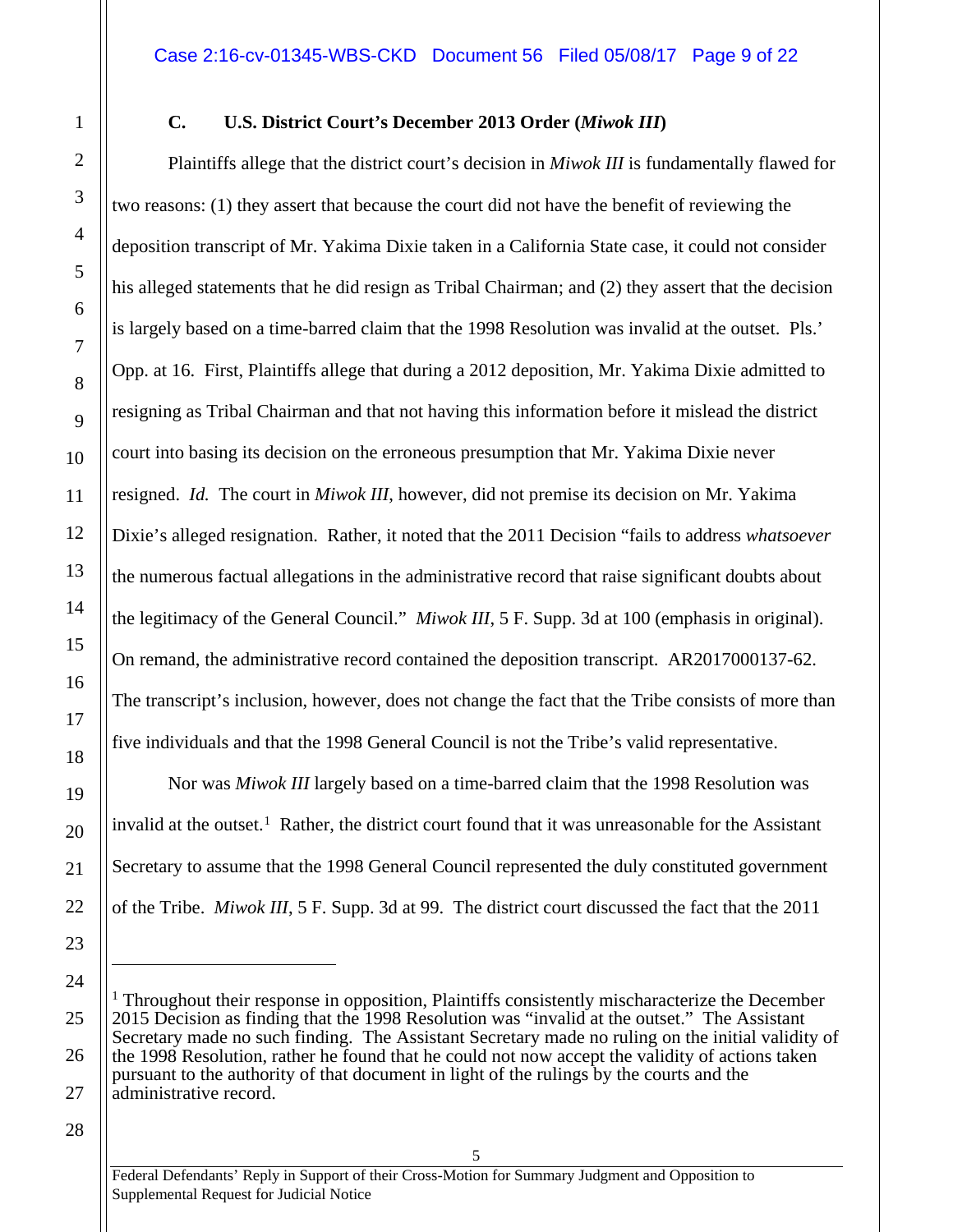Decision declared that the 1998 Resolution established a General Council form of government without actually addressing the validity of the General Council and whether a duly constituted government actually exists. *Id.* at 99-100. Accordingly, the district court remanded the 2011 Decision to the Assistant Secretary to consider the issues raised.

# <span id="page-9-0"></span>**III. ARGUMENT**

1

2

3

4

5

6

7

8

9

10

11

12

13

14

15

16

17

18

19

20

21

22

<span id="page-9-1"></span>23

24

25

26

27

In their opposition, Plaintiffs ignore the very issues they challenge in this suit: the two findings in the December 2015 Decision that (1) the Tribe consists of more than five individuals and (2) the 1998 General Council is not the Tribe's valid representative. Plaintiffs vigorously assert that statute of limitations bars arguments made by other parties in other forums, that third parties conspired to take over the Tribe with the aim of asserting control over its potential gaming possibilities, and that Mr. Yakima Dixie has committed fraud. Plaintiffs seek to interject extra-record documents and circular, irrelevant reasoning to obfuscate the facts. Nevertheless, it is the facts in the administrative record that form the basis for the Assistant Secretary's determination. Considered within that record are the decisions of federal courts finding that Plaintiffs are not the Tribe's valid representative and that the Tribe consists of more than five people. *See Miwok I*, *Miwok II*, and *Miwok III*. Also included in the record are many decisions and letters of Federal Defendants addressing the history of the Tribe and the issues before the Assistant Secretary. *See* 2017AR001397-402. Reviewing the record as a whole, the Assistant Secretary articulated a rational connection between the facts found and the choices made and his decision is entitled to substantial deference. *Alaska Oil & Gas Ass'n v. Pritzker*, 840 F.3d 671, 675 (9th Cir. 2016). Plaintiffs fail to demonstrate otherwise and Federal Defendants' motion for summary judgment should be granted.

## **A. Plaintiffs' Challenge to the December 2015 Decision is Barred by Issue Preclusion and Claim Preclusion**

Plaintiffs again cite to the district court's statement in footnote 15 of *Miwok III*, to support their argument that *Miwok I* and *II* did not address tribal membership and the validity of the 1998 General Council, but fail to rebut Federal Defendants' arguments as to why the district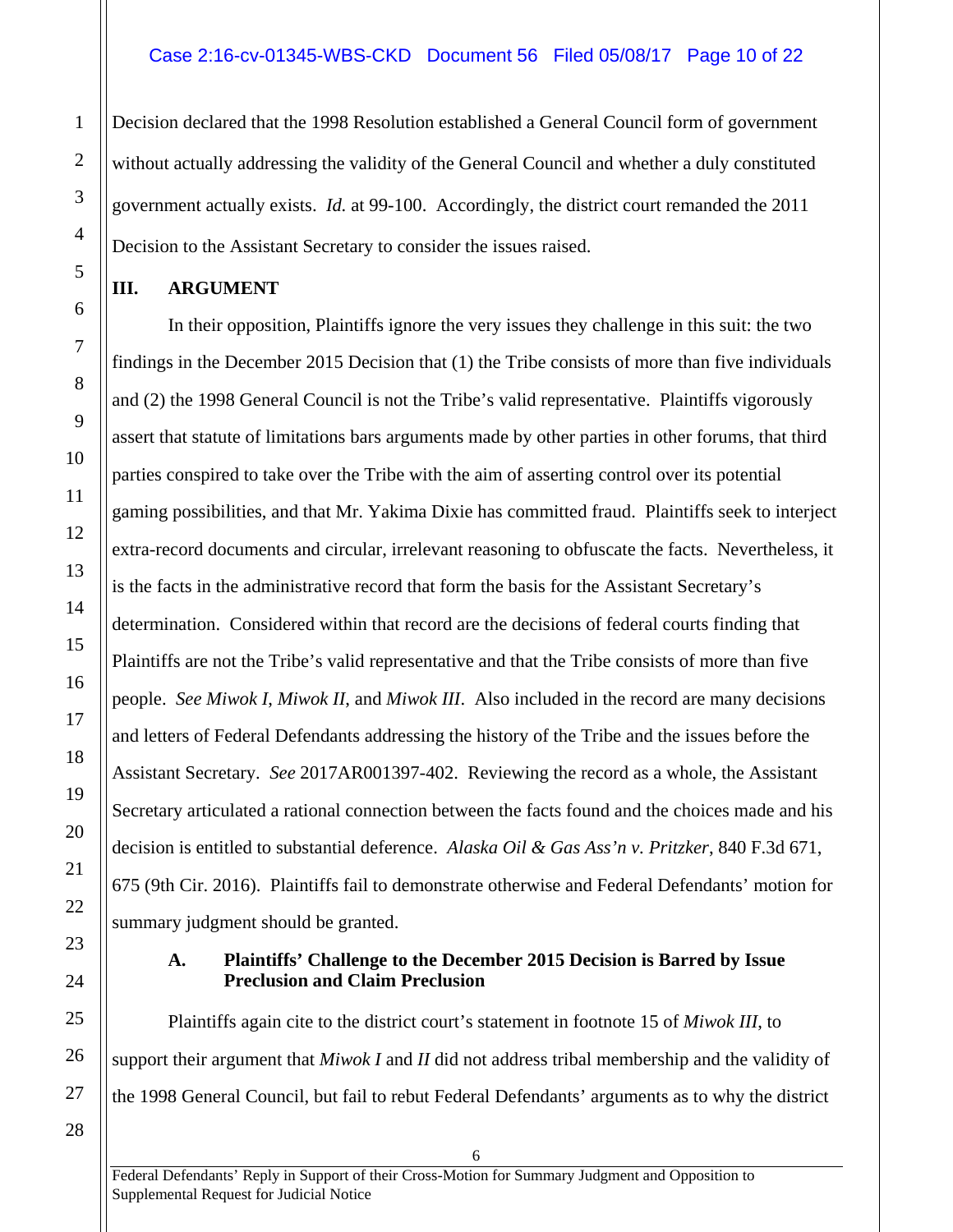# Case 2:16-cv-01345-WBS-CKD Document 56 Filed 05/08/17 Page 11 of 22

court was wrong. Pls.' Opp. at 20. As Federal Defendants explained in their memorandum in support of their cross-motion for summary judgment, ECF No. 46 at 17-22, and opposition to Plaintiffs' cross-motion for summary judgment, ECF No. 50 at 7, the district court plainly erred in making that statement.[2](#page-10-0) The courts in *Miwok I* and *II* did not just determine "whether the Secretary had the authority to refuse to approve a constitution." *Miwok III*, 5 F. Supp. 3d at 101 n.15. The courts addressed more. They found not only that the Assistant Secretary had the authority to disapprove the constitution submitted by Ms. Silvia Burley, but that he was correct in doing so.

At issue in those cases was a complaint filed by Plaintiffs in 2005 that included among its requests for relief a declaration that "the Constitution of the California Valley Miwok Tribe, adopted by the Tribe in September 2001 is a valid governing document for the Tribe." 2011AR000709. The Assistant Secretary had disapproved the constitution on the grounds that it did not involve the greater tribal community and that the Tribe's leadership was not established. As the district court stated, "BIA thus defends its refusal to recognize the California Valley Miwok Tribe as an organized tribe on the ground that the Tribe has failed to take necessary steps to protect the interests of its potential members." *Miwok I*, 424 F. Supp. 2d at 202.

In affirming the district court's dismissal of Burley's complaint, the circuit court

explained:

1

2

3

4

5

6

7

8

9

10

11

12

13

14

15

16

17

18

19

20

21

22

23

24

 $\overline{a}$ 

<span id="page-10-0"></span>25

26

This case involves an attempt by a small cluster of people within the California Valley Miwok Tribe to organize a tribal government under the [IRA]. [CVMT's] chairwoman, Silvia Burley, and a group of her supporters adopted a constitution to govern the tribe without so much as consulting its membership. *The Secretary declined to approve the constitution because it was not ratified by anything close to a majority of the tribe.* Burley and her supporters – in [CVMT's] name – then sued the United States claiming that the Secretary's refusal was unlawful and seeking a declaration that [CVMT] is organized pursuant to 25 U.S.C. §476.

7

28

27

 $2$  In addition to being wrong, the discussion in footnote 15 is also dicta and not binding precedent to which the Court should grant any weight because the *Miwok III* court granted plaintiffs' relief on other grounds. *See generally Powell v. Thomas*, 643 F.3d 1300, 1304-05 (11th Cir. 2011) ("[D]icta is defined as those portions of an opinion that are not necessary to deciding the case then before us.") (internal quotations and citations omitted).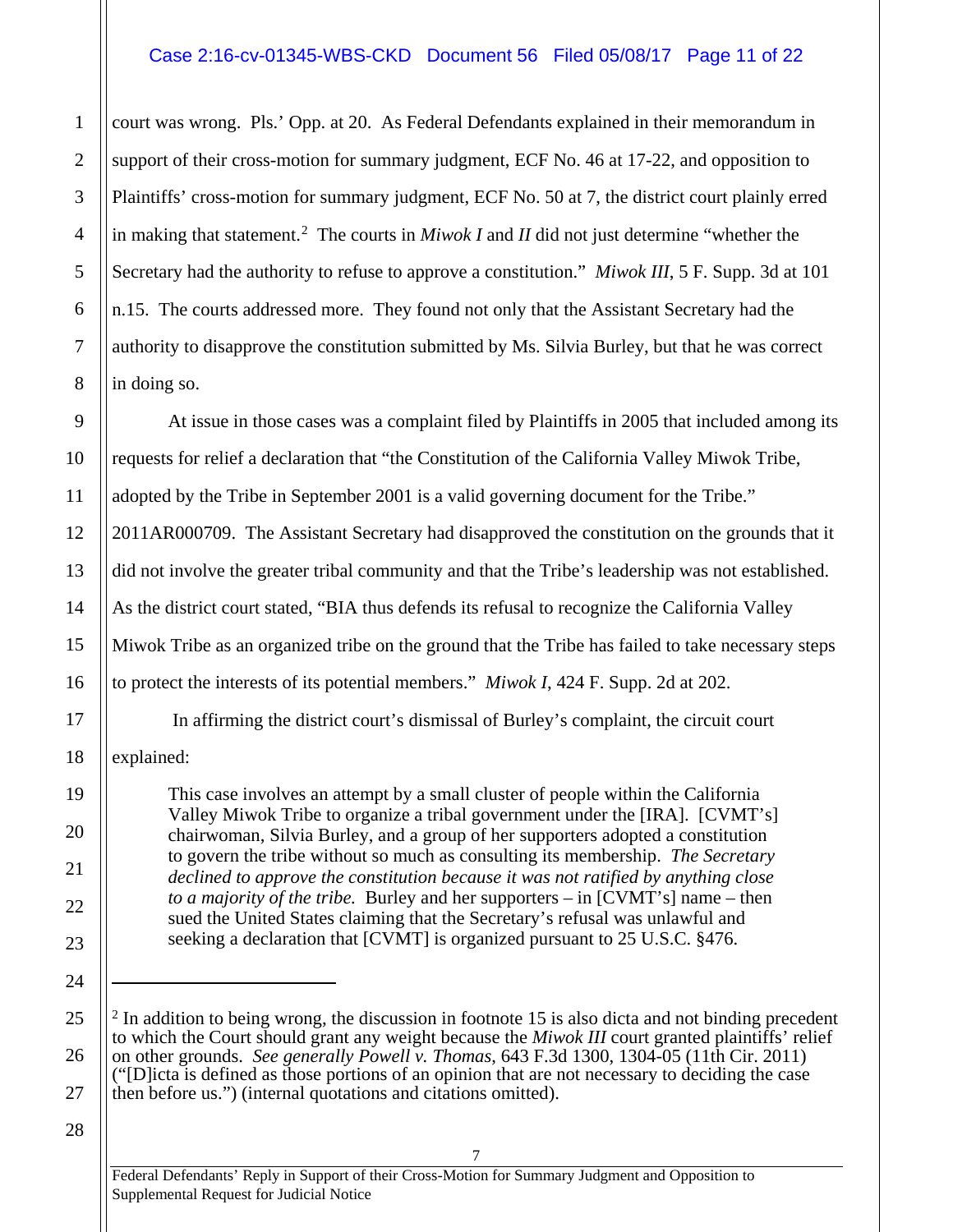# Case 2:16-cv-01345-WBS-CKD Document 56 Filed 05/08/17 Page 12 of 22

Because we conclude that the Secretary lawfully refused to approve the proposed constitution, we affirm the district court's dismissal of Burley's claim.

*Miwok II*, 515 F.3d at 1263 (emphasis added). The court further stated that

*Although [CVMT] by its own admission, has a potential membership of 250, only Burley and her small group of supporters had a hand in adopting the proposed constitution.* This antimajoritarian gambit deserves no stamp of approval from the Secretary. As Congress has made clear, tribal organization under the [IRA] must reflect majoritarian values.

Id. at 1267-68 (emphasis added).<sup>[3](#page-11-0)</sup> On those grounds, the circuit court affirmed the Assistant Secretary's decision not to approve the Burley faction's constitution, which did not have the support of the Tribe's majority, was permissible. *Id.* at 1268. Therefore, the courts did not just determine that the Assistant Secretary had authority to not accept the constitution, but that his very reason for doing so – the fact that the Tribe's membership was larger than Ms. Silvia Burley and her supporters – was correct. The courts had to consider the very issue of the Tribe's membership in order to uphold the Assistant Secretary's decision. And it is this very issue, the membership of the Tribe, that is challenged in this Court. Issues that were necessarily decided by the courts in *Miwok I* and *II* have now been raised by the same plaintiffs before this Court.[4](#page-11-1) All the well-established principles supporting the preclusive effect of prior litigation mitigate for dismissal of this complaint.

27

1

2

3

4

5

6

7

8

9

10

11

12

13

14

15

16

17

18

19

20

21

 $\overline{a}$ 

<span id="page-11-0"></span>22

23

<span id="page-11-1"></span>24

25

 $3$  In discussing the 250 number, the court stated, "[t]his figure was offered by the tribe itself in separate litigation. *See* Complaint for Injunctive and Declaratory Relief at 1, *California Valley Miwok Tribe v. United States*, No. 02-0912 (E.D. Cal. Apr. 29, 2002). We take judicial notice of that document." *Miwok II*, 515 F.3d at 1265 n.5.

<sup>4</sup> Plaintiffs state that the court's decision in *Miwok III* did not involve a final judgment on the merits as to them because they did not have the ability to appeal the court's decision. Federal Defendants agree that Plaintiffs did not have the opportunity to appeal that decision but note that their inability to appeal *Miwok III* has no bearing on either the controlling authority of, or the preclusive effects of, *Miwok I* and *II*, which clearly addressed and resolved the Tribe's membership issue.

<sup>28</sup>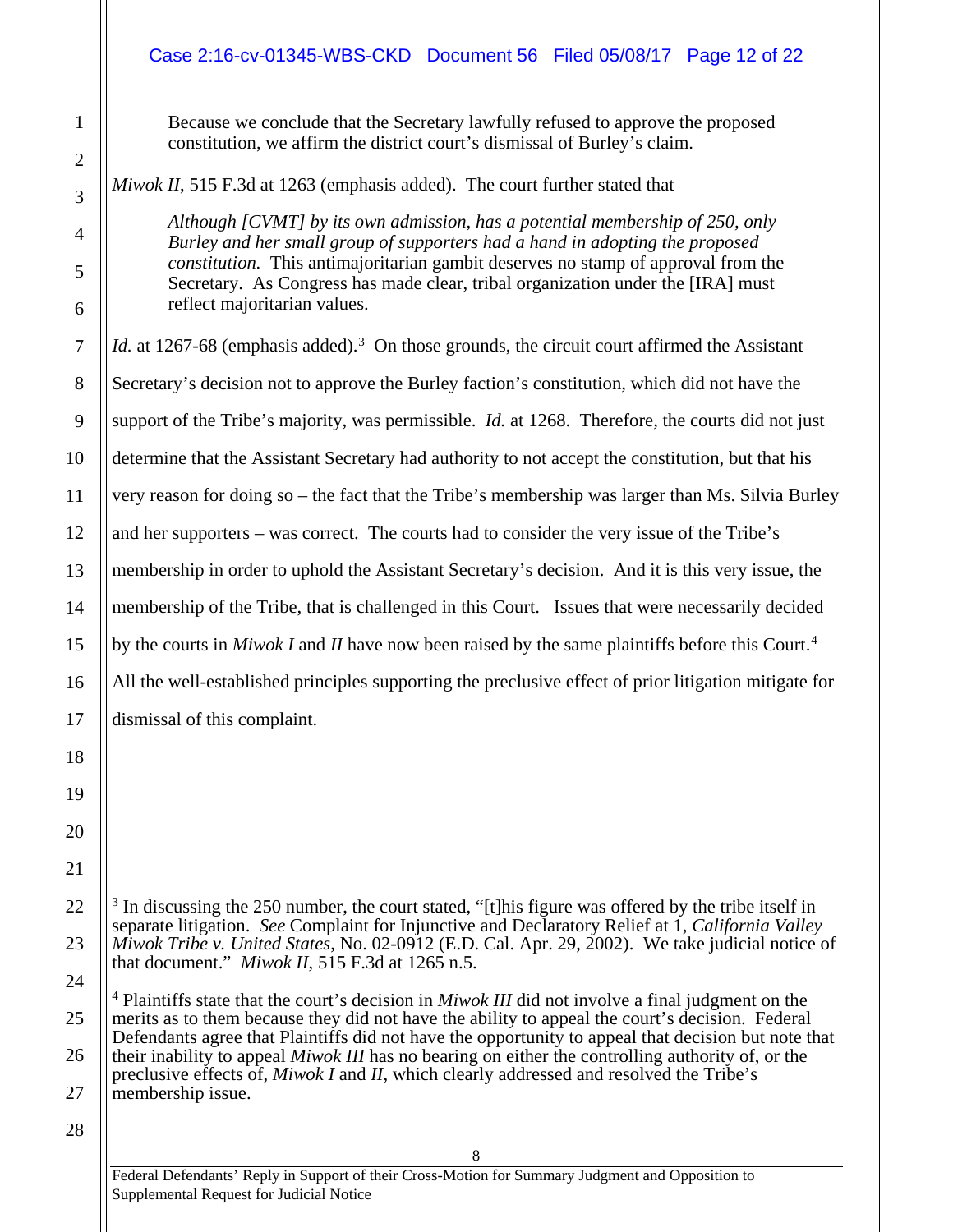# **B. The Record Supports the Assistant Secretary's Determination that the Tribe's Membership is more than Five Individuals**

Even if the issue of whether the Tribe's membership consists of more than five individuals is not precluded by *res judicata* and collateral estoppel principles, Plaintiffs fail to demonstrate how the Assistant Secretary's decision is not fully supported by the administrative record. All the elements of the record on which the Federal Defendants and the courts relied on in the previous litigations were before the Assistant Secretary, including Plaintiffs' previous statements that the Tribe consisted of more than 250 people; the Superintendent's 1998 letter noting that other persons were eligible to participate in the initial organization of the Tribe, 2011AR000172-76; the Superintendent's 2005 letter finding that the Tribe consisted of more than five individuals, 2011AR000610; and the agency decisions challenged in *Miwok I*, *II*, and *III*. Plaintiffs fail to offer any reason why the Assistant Secretary's decision is not entitled to deference, and more importantly, why is incorrect. *See also* ECF No. 46 19-20.

# **C. Plaintiffs Remaining Arguments in Opposition**

<span id="page-12-1"></span>In addition to the specific arguments addressed above, Plaintiffs repeat previous arguments and make many distorted contentions that seek to confuse the basic issues before the Court. While disputing the relevance of the arguments, and asserting that none of them overcome the preclusive effect of *Miwok II*, Federal Defendants discuss the remaining claims below:

# <span id="page-12-2"></span>1. Membership in Unorganized Tribes and Rancherias

Plaintiffs again argue that the December 2015 Decision, in determining that the Tribe consists of more than five individuals, incorrectly includes Eligible Groups<sup>[5](#page-12-3)</sup> as part of the Tribe's potential members and thus is arbitrary and capricious on those grounds. Plaintiffs assert that the federal distribution regulations for terminated Rancherias confirm that residence on the

28

<span id="page-12-0"></span>1

2

3

4

5

6

7

8

9

10

11

12

13

14

15

16

17

18

19

20

21

22

23

24

25

 $\overline{a}$ 

<span id="page-12-3"></span>26

<sup>&</sup>lt;sup>5</sup> Plaintiffs use the term "unenrolled potential Tribal members" to describe the individuals who may be eligible to take part in the organization of the Tribe. The December 2015 Decision defines these individuals collectively as the "Eligible Groups."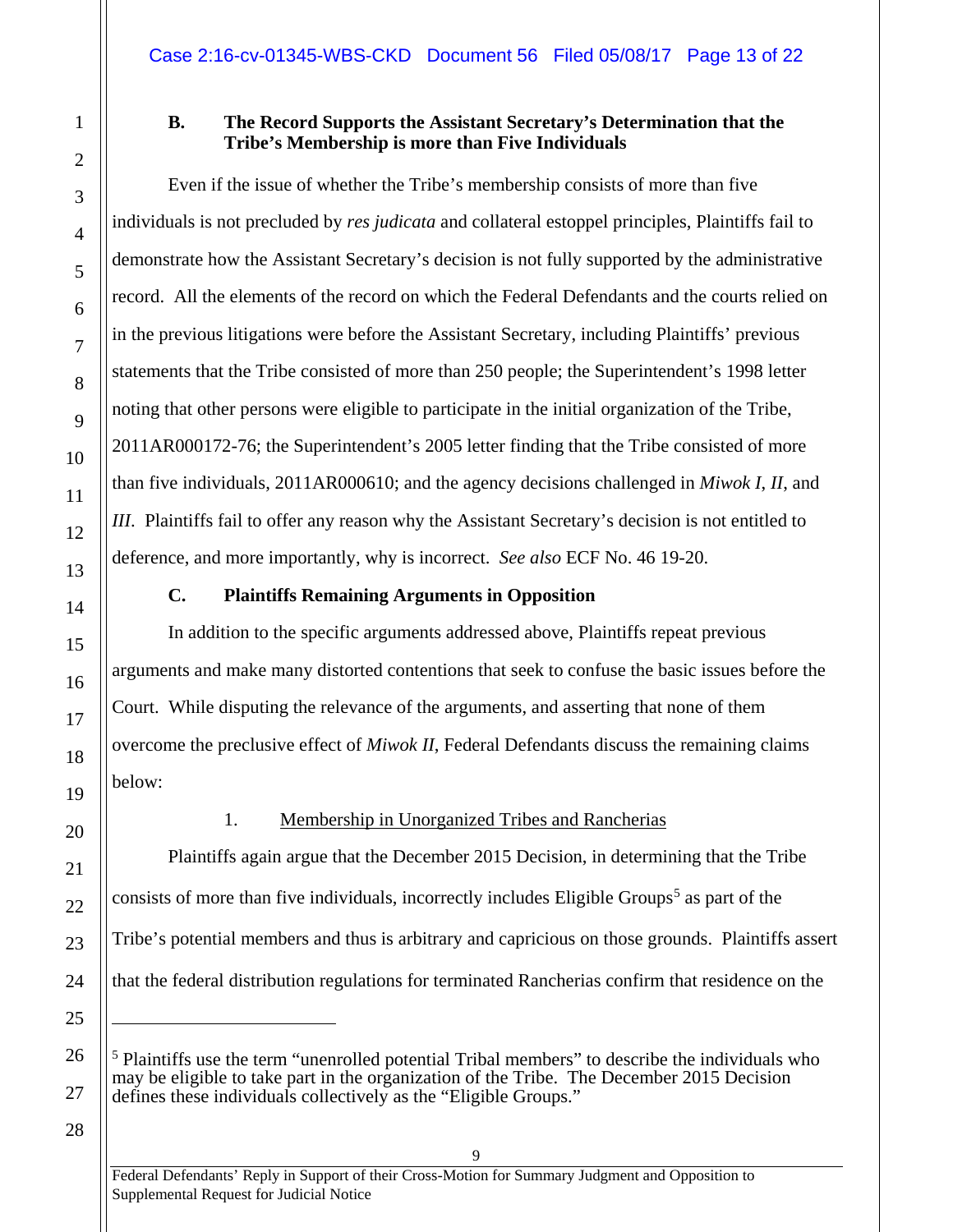# Case 2:16-cv-01345-WBS-CKD Document 56 Filed 05/08/17 Page 14 of 22

Rancheria equates to actual membership and is the only way a person may be an eligible member. Plaintiffs are wrong and the cited regulations do not apply. As Federal Defendants discussed in their Opposition to Plaintiffs' Cross-Motion for Summary Judgement, ECF No. 50 at 13-16, the Tribe was never terminated and, therefore, those regulations have no bearing.

Plaintiffs ignore the fact that such restorations were premised on an *illegal termination* under the Rancheria Act: on that premises, "restoration" was limited to *undoing* the illegal acts of the Secretary. Under the Rancheria Act, the distributes of the assets of a terminated Rancheria lost their Federal status as Indians and the Rancheria ceased to be a Reservation. 72 Stat. 619 (1958). As spelled out in detail in *Alan-Wilson v. Acting Sacramento Area Director*, 1998 I.D. LEXIS 85; 33 IBIA 55 (IBIA 1998), in response to a remand from the IBIA, the BIA undertook a survey of restored Rancherias, and reached the following conclusion:

The record reflects that BIA established two variables in its interpretation of *Hardwick* when aiding in the organization or reorganization of the 17 terminated tribes. One variable was whether a rancheria had a pre-termination governing document, in which case the BIA recognized the membership criteria set forth in that document. The Bureau utilized the pre-termination governing document because paragraph 4 of the *Hardwick* decision restored each rancheria to the same status it had prior to termination by requiring the Secretary of the Interior to recognize them ". . . as Indian entities with the same status as they possessed prior to distributions of the assets of these Rancherias . . . ." However, where there was no pre-termination governing document, the BIA used the distribution plans for the respective rancherias by instructing the Indians thereof that the rightful parties to organization of the rancheria were the distributees, dependent members and lineal descendants thereof.

*Alan-Wilson*, 1998 I.D. LEXIS 85 at \*8. No such considerations apply to the initial organization

of a tribe or Rancheria that was not terminated. Plaintiffs, therefore, fail to demonstrate that the

December 2015 Decision is arbitrary and capricious on these grounds.

# <span id="page-13-0"></span>2. The 1998 Resolution

Plaintiffs assert variations of a theme regarding the 1998 Resolution: in essence,

Plaintiffs argue that the Assistant Secretary determined in his decision that the 1998 Resolution

was invalid, invalid at the outset, was a time-barred issue, or could not be considered because it

10

28

1

2

3

4

5

6

7

8

9

10

11

12

13

14

15

16

17

18

19

20

21

22

23

24

25

26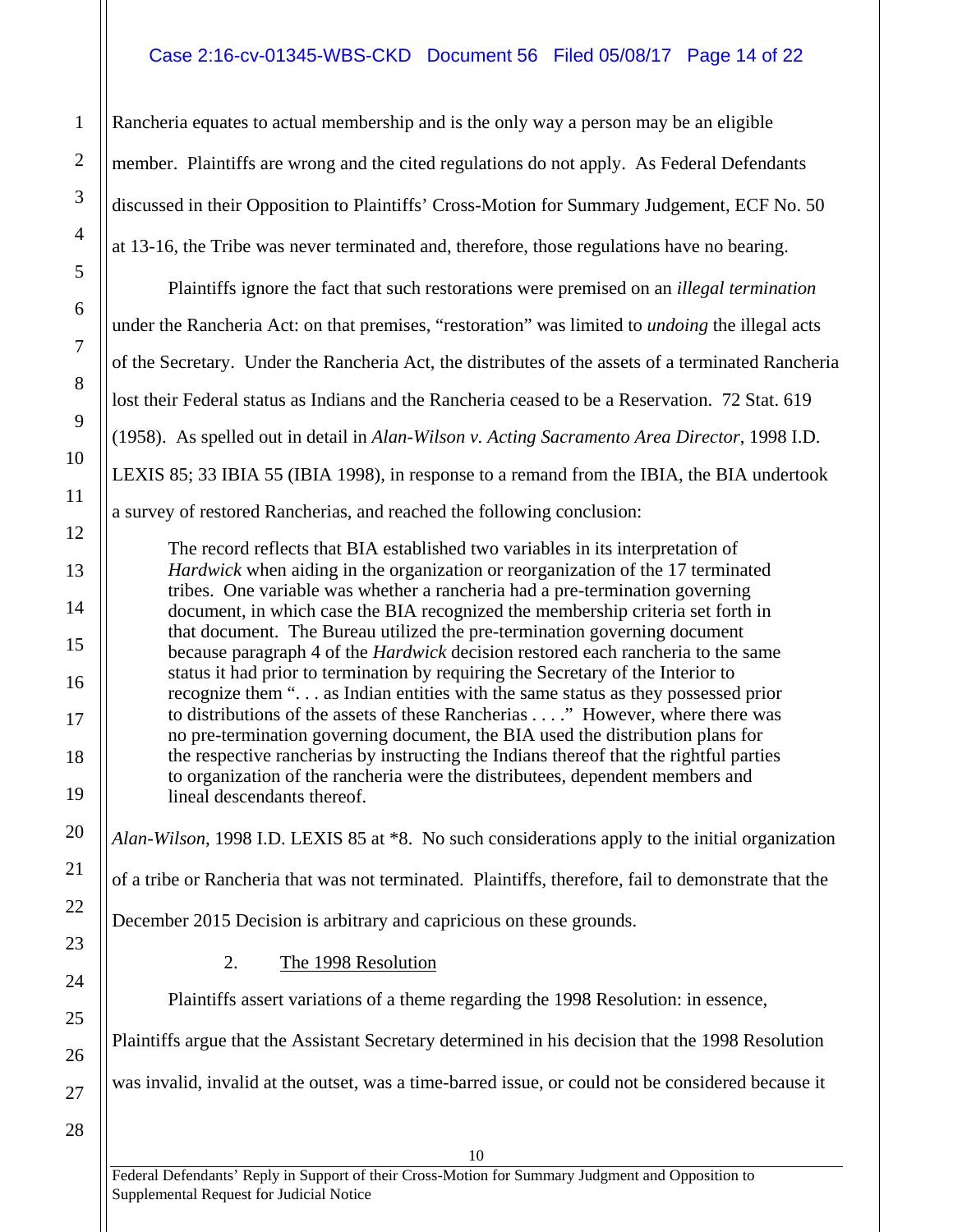was never referred to the Assistant Secretary by the IBIA. These assertions misstate the December 2015 Decision and are premised on meritless arguments.

First, the December 2015 Decision made no findings as to the validity of the 1998 Resolution "at the outset." To the contrary, the December 2015 Decision, in considering the issue of the Tribe's valid representatives, found that the 1998 Resolution "seemed a reasonable, practical mechanism for establishing a tribal body to *manage the process* of organizing the Tribe," but that the actual reorganization could be accomplished only by a process open to the whole tribal community. 2017AR001401. (emphasis added). The December 2015 Decision further found that, as the courts in *Miwok I* and *Miwok II* had established, and the administrative record had confirmed, because the 1998 Resolution was approved by only Mr. Dixie and Ms. Burley, it could not serve as the actual reorganization of the whole tribal community, which includes the Eligible Groups. *Id.* The Assistant Secretary stated that "Federal courts have established, and my review of the record confirms, the people who approved the 1998 Resolution . . . are not a majority of those eligible to take part in the reorganization of the Tribe." *Id.*

Even if the December 2015 Decision can be read as finding the 1998 Resolution invalid at the outset —which it cannot—the statute of limitations does not apply to the Assistant Secretary's decision. The statute of limitations applicable to an APA claim, 28 U.S.C. § 2401(a), speaks to limits on filing an action *against the United States in federal court*. It does not bar the Assistant Secretary from addressing the issues raised in the administrative process for the challenged decision. Plaintiffs, therefore, rely on an unquestionably flawed statute of limitations argument in their opposition. Plaintiffs' argument that the statute of limitations applies here because Mr. Dixie's argument is time-barred is simply wrong. This lawsuit is an APA challenge to the December 2015 Decision. It is timely. Nothing else related to this case could possibly implicate the six year limitation of section 2401(a).

1

2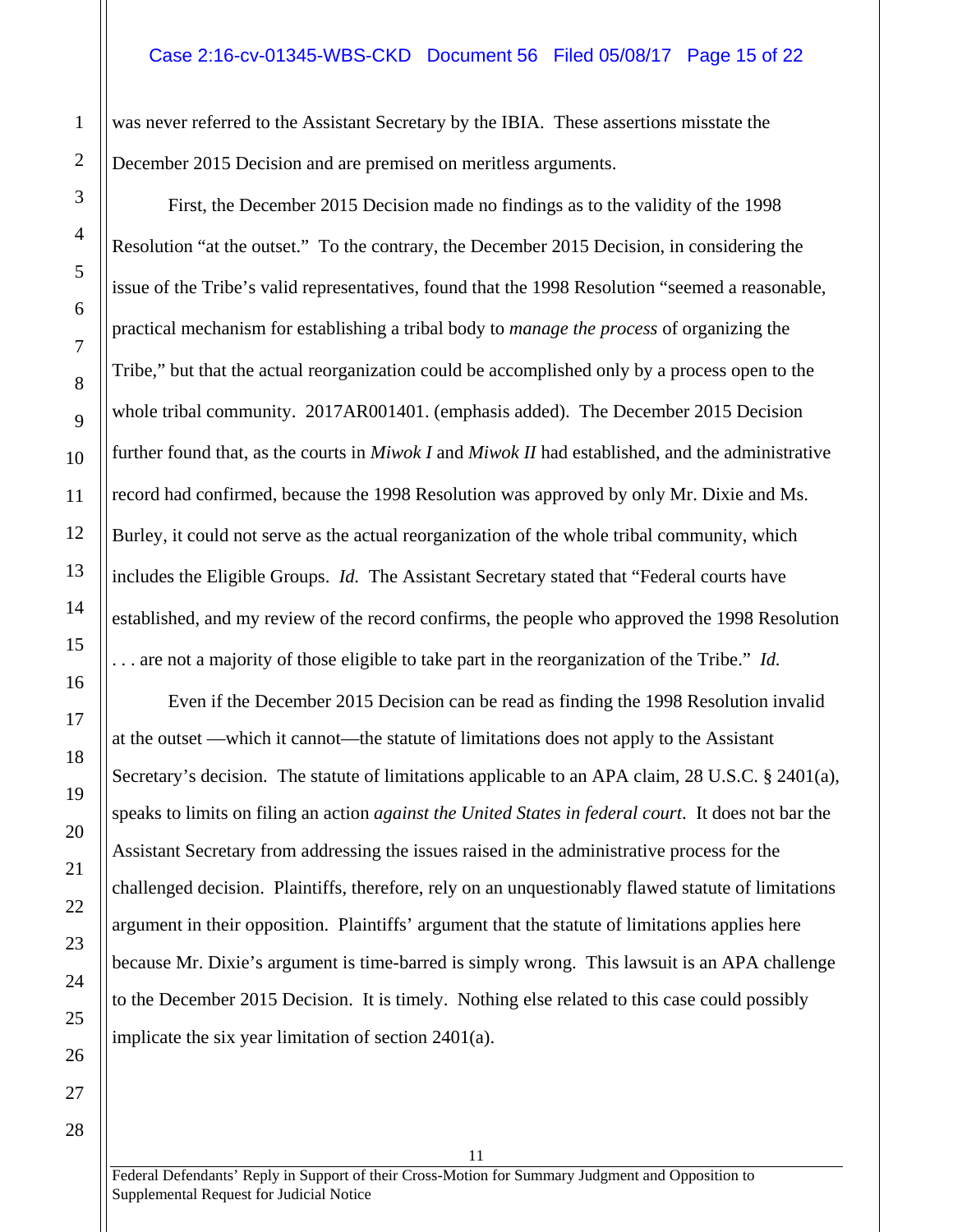#### Case 2:16-cv-01345-WBS-CKD Document 56 Filed 05/08/17 Page 16 of 22

Nor was the Assistant Secretary somehow barred from considering whether a valid government structure was established by the 1998 Resolution on the grounds that it was not an issue referred to him by the IBIA. Plaintiffs allege that in its 2010 decision, 2011AR001683- 705, the IBIA limited its referral to the Assistant Secretary to only an enrollment dispute. Pls.' Opp. at 48. As such, Plaintiffs argue that the December 2015 Decision exceeded the Assistant Secretary's authority by deciding whether the 1998 General Council was the Tribe's valid representative. *Id.* Plaintiffs' argument is undermined by the wealth of authority that establishes the Assistant Secretary's "plenary administrative authority in discharging the federal government's trust obligations to Indians." *Miwok III*, 5 Supp. 3d at 101 n.15 (quoting *Udall v. Littell*, 366 F.2d 668, 672 (D.C. Cir. 1996)); *see also* 43 U.S.C. § 1457; *Seminole Nation v. Norton*, 223 F. Supp. 2d 122, 140 (D.D.C. 2002) (noting that the Secretary "has the responsibility to ensure that [a tribe's] representatives, with whom [she] must conduct government-to-government relations, are valid representatives of the [tribe] as a whole."). Thus, the Assistant Secretary was not limited in his decision to consider only issues referred by the IBIA and could consider the matter of whether the 1998 General Council is the Tribe's valid representative.

<span id="page-15-0"></span>

1

2

3

4

5

6

7

8

9

10

11

12

13

14

15

16

17

18

19

20

21

22

23

24

25

26

27

#### 3. The Tribe is Not Being Forced to Reorganize

Plaintiffs assert that the Assistant Secretary's decision is forcing them to reorganize and is therefore improper. Pls.' Opp. at 54. Plaintiffs ignore the fact that since 1998, the Tribe has been pursuing reorganization and the genesis of much of this litigation is the Tribal factions' efforts to have the Tribe organized based on their proffered constitutions. As discussed in this brief, in reviewing the latest submissions, the Assistant Secretary determined that the record did not support a finding that those eligible to participate in the organization were limited to five individuals. Rather, the Assistant Secretary identified the groups of individuals who may be eligible to participate in Tribe's organization. He did not force the Tribe to organize nor does the existence of the Eligible Groups place any burdens on the Tribe.

28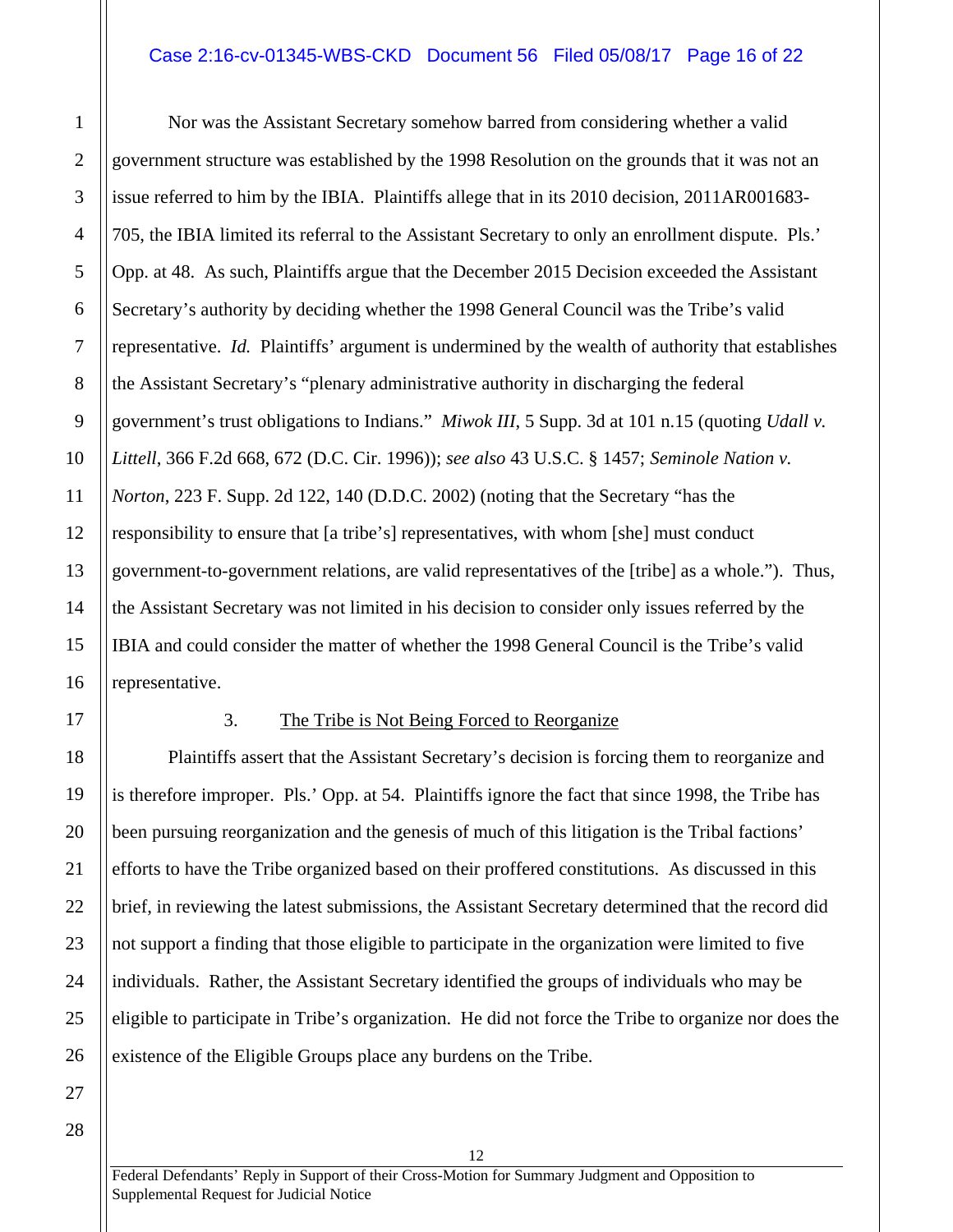<span id="page-16-0"></span>1

2

3

4

5

6

7

8

9

10

11

12

13

14

15

16

17

18

19

20

21

22

23

24

25

# 4. Third Party Scheme to Take Control of the Tribe and Mr. Yakima Dixie's Alleged Fraud

Throughout their brief, Plaintiffs devote considerable time asserting that the current Tribal dispute is the result of interference by a third party individual, Mr. Chad Everone, who they allege is attempting to take over the Tribe through Mr. Dixie, who they allege is committing fraud. Pls.' Opp. 57-71. Plaintiffs cite numerous extra-record documents and assert unsupported allegations. These arguments, however, fail to demonstrate that the December 2015 Decision was arbitrary and capricious. The cause of the Tribe's internal dispute is not at issue nor did it play any part in the Assistant Secretary's decision. It is utterly undeniable that the dispute itself exists and that the parties have devoted significant time and resources toward pursuing their claims in federal courts, state courts, and administrative tribunals. The December 2015 Decision, however, is premised on the well-established law of the case that the Tribe consists of more than five people. Allegations of fraud, greed, and general skullduggery played no role in the Assistant Secretary's decision and Plaintiffs fail to demonstrate that the December 2015 Decision is arbitrary and capricious on these grounds.

#### 5. Reinstatement of 2011 Decision

<span id="page-16-1"></span>Finally, this Court should not reinstate the 2011 Decision. That decision, the subject of *Miwok III*, was remanded to the Assistant Secretary for reconsideration. As such, where, as here, the Court's jurisdiction is based on the APA, vacatur is the presumptive remedy. *See* 5 U.S.C. § 706(2)(C) ("The reviewing court shall . . . hold unlawful and set aside agency . . . action found to be . . . in excess of statutory jurisdiction, authority, or limitations, or short of statutory right"); *Fed. Election Comm'n v. Akins*, 524 U.S. 11, 25 (1998) ("If a reviewing court agrees that the agency misinterpreted the law, it will set aside the agency's action and remand the case."); *Vt. Yankee Nuclear Power Corp.* 435 U.S. at 549 ("[W]hen there is a contemporaneous explanation of the [challenged] agency decision, the validity of that action must stand and fall on the propriety of that finding . . . . If that finding is not sustainable on the administrative record made,

26 27 28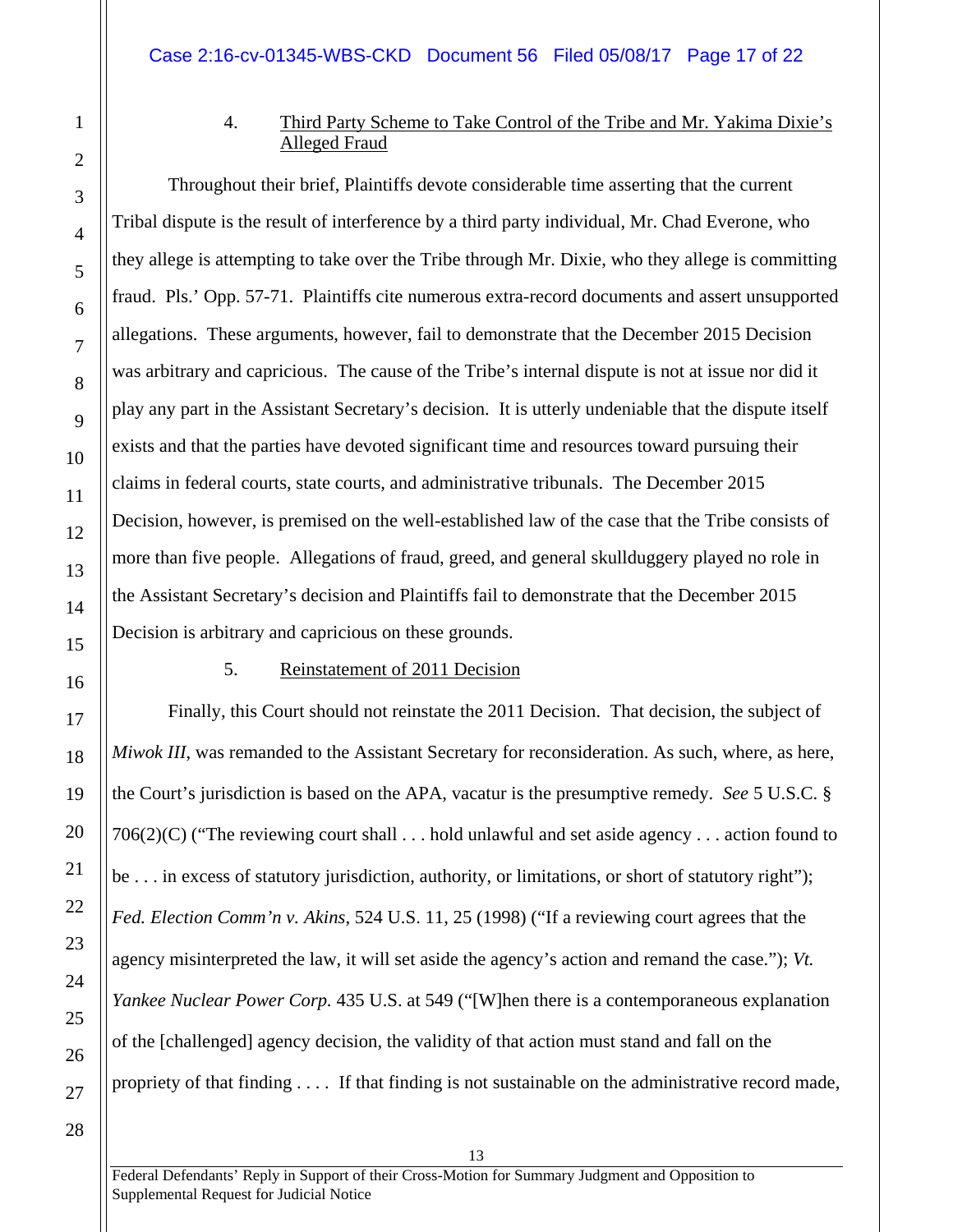then the [agency's] decision must be vacated, and the matter remanded to [it] for further consideration."). Here, should the Court find that the December 2015 Decision was arbitrary and capricious, the proper remedy would be to set aside the decision and remand the case, not reinstate the 2011 Decision.

# <span id="page-17-0"></span>**IV. OPPOSITION TO PLAINTIFFS' SUPPLEMENTAL REQUEST FOR JUDICIAL NOTICE AND TO INTRODUCE ADDITIONAL DOCUMENTS**

On November 15, the Court entered its Status (Pretrial Scheduling) Order ("Status Order") setting forth the schedule for this case, including lodging of the administrative record, filing motions to augment the administrative record, and filing motions for summary judgment. Pls.' Mem. 2-3. On January 13, 2017, Federal Defendants lodged an electronic, word-searchable version of the record in PDF format and served copies of the record on Plaintiffs' counsel and Defendant-Intervenors' counsel. Pursuant to the Status Order, Plaintiffs had until February 6, 2017, to file any motion to augment the administrative record. *Id.* at 2-3. Plaintiffs did not file a motion to augment. Instead, on March 3, 2017, when they filed their cross-motion for summary judgment, Plaintiffs filed a separate Request for Judicial Notice under Federal Rule of Evidence 201 ("FRE 201") of 33 extra-record documents totaling over 200 pages. ECF No. 45. Plaintiffs have now filed an additional request. ECF No. 48-1. In their request, Plaintiffs seek to have the Court take judicial notice of a February 21, 1978, Report of Probation, asserting that the document is relevant

on the issue of whether Dixie was coerced in his deposition testimony, why counsel reacted to Dixie's physical threats at a deposition, and the issue of Plaintiffs' claim that Dixie and Everone fabricated the Tribal leadership dispute in order to steal control of the Tribe from Burley's leadership in order to build a casino.

48-1 at 2. Plaintiffs provide no other support for their request.

Setting aside the fact that the document is completely irrelevant and has absolutely no bearing on the decision they challenge, Plaintiffs' request for judicial notice is an invalid and untimely end-run around the Status Order's schedule and the requirements for supplementing the administrative record. The Court should not consider the extra-record document because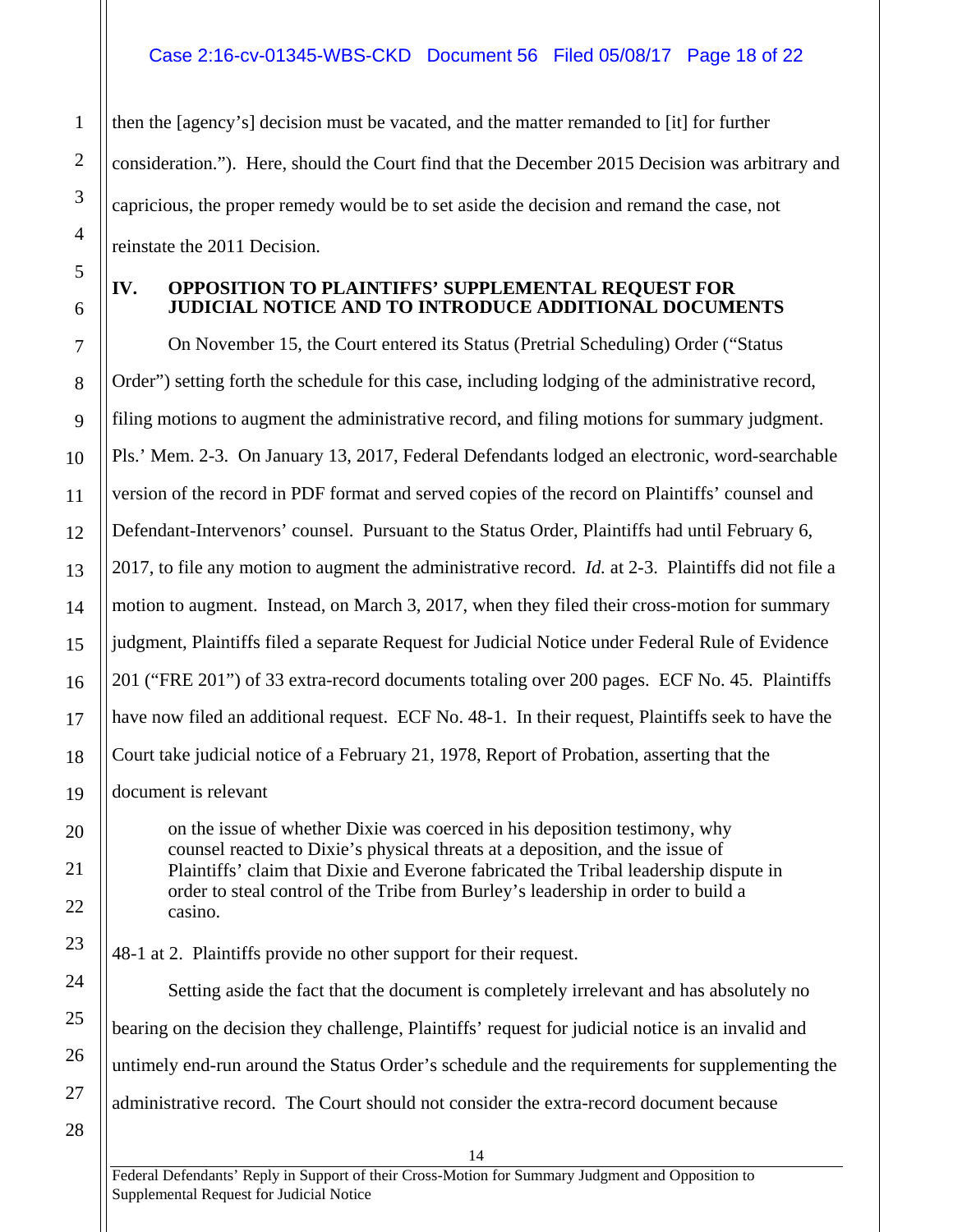#### Case 2:16-cv-01345-WBS-CKD Document 56 Filed 05/08/17 Page 19 of 22

Plaintiffs have failed to carry—nor have they even tried to carry—their heavy burden of establishing an exception to APA's limit on judicial review. *See Fence Creek Cattle Co. v. U.S. Forest Serv.*, 602 F.3d 1125, 1131 (9th Cir. 2010). In cases that are brought under the APA, unlike other types of civil actions, the Court is not to act as a finder of fact when reviewing final agency action; rather the full administrative record that is compiled by the agency delineates the scope of judicial review. *Vt. Yankee Nuclear Power Corp.*, 435 U.S. at 549. Judicial notice is usually inappropriate under the APA because "[t]he fact finding capacity of the district court . . . is typically unnecessary to judicial review of agency decisionmaking." *Fla. Power & Light Co.*, 470 U.S. at 744. Instead, "courts are to decide, on the basis of the record the agency provides, whether the action passes muster under the appropriate APA standard of review." *Id.*

The United States Court of Appeals for the Ninth Circuit narrowly allows judicial notice of documents in APA cases only when the documents otherwise meet one of the record-review exceptions. *See Great Basin Mine Watch v. Hankins*, 456 F.3d 955, 975-76 (9th Cir. 2006); *Rybachek v. EPA*, 904 F.2d 1276, 1296 n.25 (9th Cir. 1990) (construing a motion for judicial notice as a motion to supplement the agency's administrative record). Put simply, "a party cannot circumvent the rules governing record supplementation by asking for judicial notice instead of supplementation . . . ." *Native Ecosys. Council v. Weldon*, 848 F. Supp. 2d 1207, 1228 (D. Mont. 2012), *vacated as moot*, No. CV-11-99-M-DWM, 2012 WL 5986475 (D. Mont. Nov. 20, 2012).

Plaintiffs provide no basis for supplementing the administrative record. Plaintiffs had ample opportunity to seek to supplement the administrative record, but chose not to do so. They cannot now seek to supplement the record under the guise of an FRE 201 request. Although Plaintiffs assert that the document is relevant to issues concerning the Tribal leadership dispute, ECF No. 48-1, Plaintiffs make no attempt to explain how the document is actually relevant to the decision they challenge or refutes any arguments Federal Defendants assert on their motion for summary judgment, or even, as an initial matter, how their request meets any of the recordreview exceptions. To the extent Plaintiffs attempt to argue that the extra-record document is

26 27 28

1

2

3

4

5

6

7

8

9

10

11

12

13

14

15

16

17

18

19

20

21

22

23

24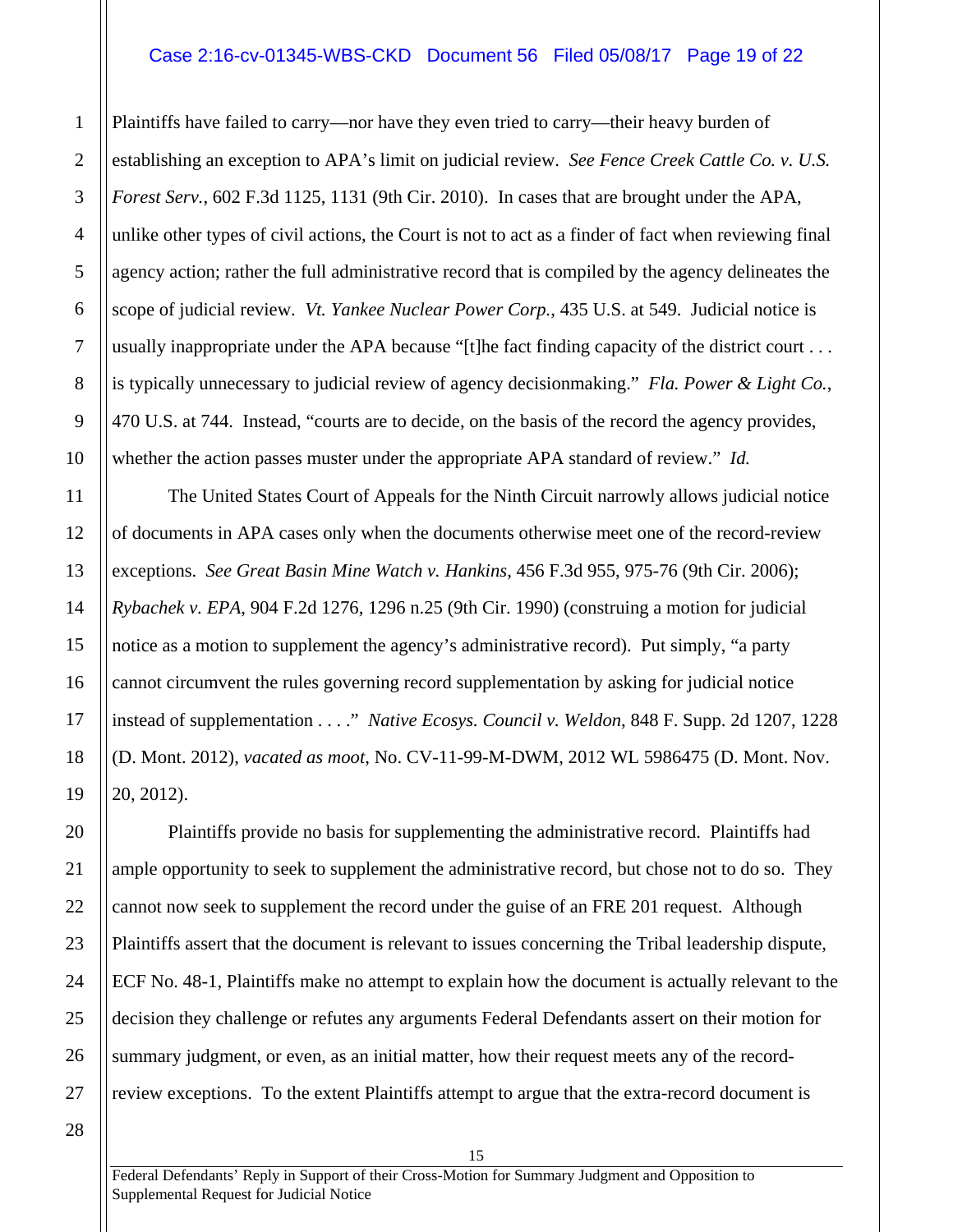#### Case 2:16-cv-01345-WBS-CKD Document 56 Filed 05/08/17 Page 20 of 22

needed to correct the administrative record, the APA prohibits this. "Consideration of the evidence to determine the correctness . . . of the agency's decision is not permitted . . ." *Asarco, Inc. v. EPA*, 616 F.2d 1153, 1160 (9th Cir. 1980); *Ctr. for Biological Diversity v. Fish & Wildlife Serv.*, 450 F.3d 930, 944 (9th Cir. 2006) (rejecting extra-record evidence because it was offered to advance "'a new rationalization . . . for attacking an agency's decision.'"); *see also San Luis & Delta-Mendota Water Auth. v. Jewell*, 747 F.3d 581, 603 (9th Cir. 2014) (same). Plaintiffs' request for judicial review should therefore be denied.

## <span id="page-19-0"></span>**V. CONCLUSION**

That the Tribe has many more than five members was decided by the D.C. district court and affirmed by the D.C. circuit court. That fact is the law of the case, and Plaintiffs are barred by preclusion principles from relitigating it. The December 2015 Decision is the result of the Assistant Secretary's careful and thorough analysis of the history of the Tribe, the administrative record, and the applicable law. The Assistant Secretary was guided by court decisions that have addressed the challenges Plaintiffs raise and also by the administrative record before him. The Assistant Secretary considered the relevant factors and articulated a rational connection between the facts found and the choices made. After his careful consideration, the Assistant Secretary properly found that the Tribe consists of more than five people and that the 1998 General Council is not the Tribe's valid representative. The December 2015 Decision is presumed to be valid, and Plaintiffs have shown no reason for the Court to deviate from this presumption. Rather, the Court should uphold the decision and find that it was not arbitrary and capricious, an abuse of discretion, or otherwise not in accordance with law. The Court should grant summary judgment in favor of Federal Defendants.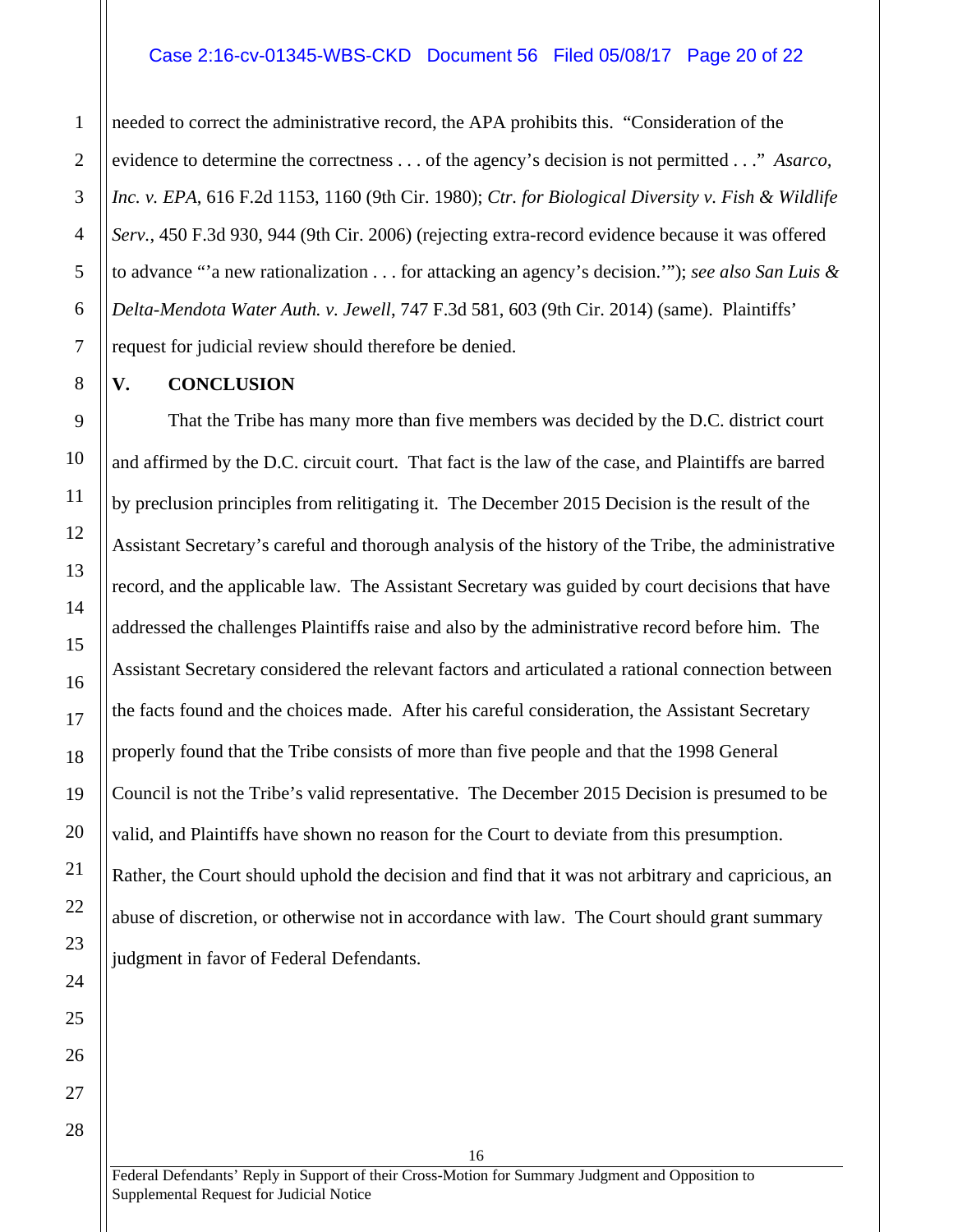# Case 2:16-cv-01345-WBS-CKD Document 56 Filed 05/08/17 Page 21 of 22

Respectfully submitted May 8, 2017

| JEFFREY H. WOOD                                                                                   |
|---------------------------------------------------------------------------------------------------|
| <b>Acting Assistant Attorney General</b>                                                          |
| /s/ Jody H. Schwarz<br><b>JODY H. SCHWARZ</b>                                                     |
| <b>Natural Resources Section</b>                                                                  |
| <b>Environment and Natural Resources Division</b>                                                 |
| United States Department of Justice                                                               |
| P.O. Box 7611                                                                                     |
| Washington, D.C. 20044-7611<br>Ph: (202) 305-0245                                                 |
| Fx: (202) 305-0506                                                                                |
| jody.schwarz@usdoj.gov                                                                            |
| <b>Attorneys for Federal Defendants</b>                                                           |
|                                                                                                   |
| Of Counsel:                                                                                       |
| <b>James Porter</b>                                                                               |
| Office of the Solicitor                                                                           |
| United States Department of the Interior                                                          |
| Washington, DC 20240                                                                              |
|                                                                                                   |
|                                                                                                   |
|                                                                                                   |
|                                                                                                   |
|                                                                                                   |
|                                                                                                   |
|                                                                                                   |
|                                                                                                   |
|                                                                                                   |
|                                                                                                   |
|                                                                                                   |
|                                                                                                   |
|                                                                                                   |
|                                                                                                   |
|                                                                                                   |
|                                                                                                   |
|                                                                                                   |
| 17                                                                                                |
| Federal Defendants' Reply in Support of their Cross-Motion for Summary Judgment and Opposition to |

II